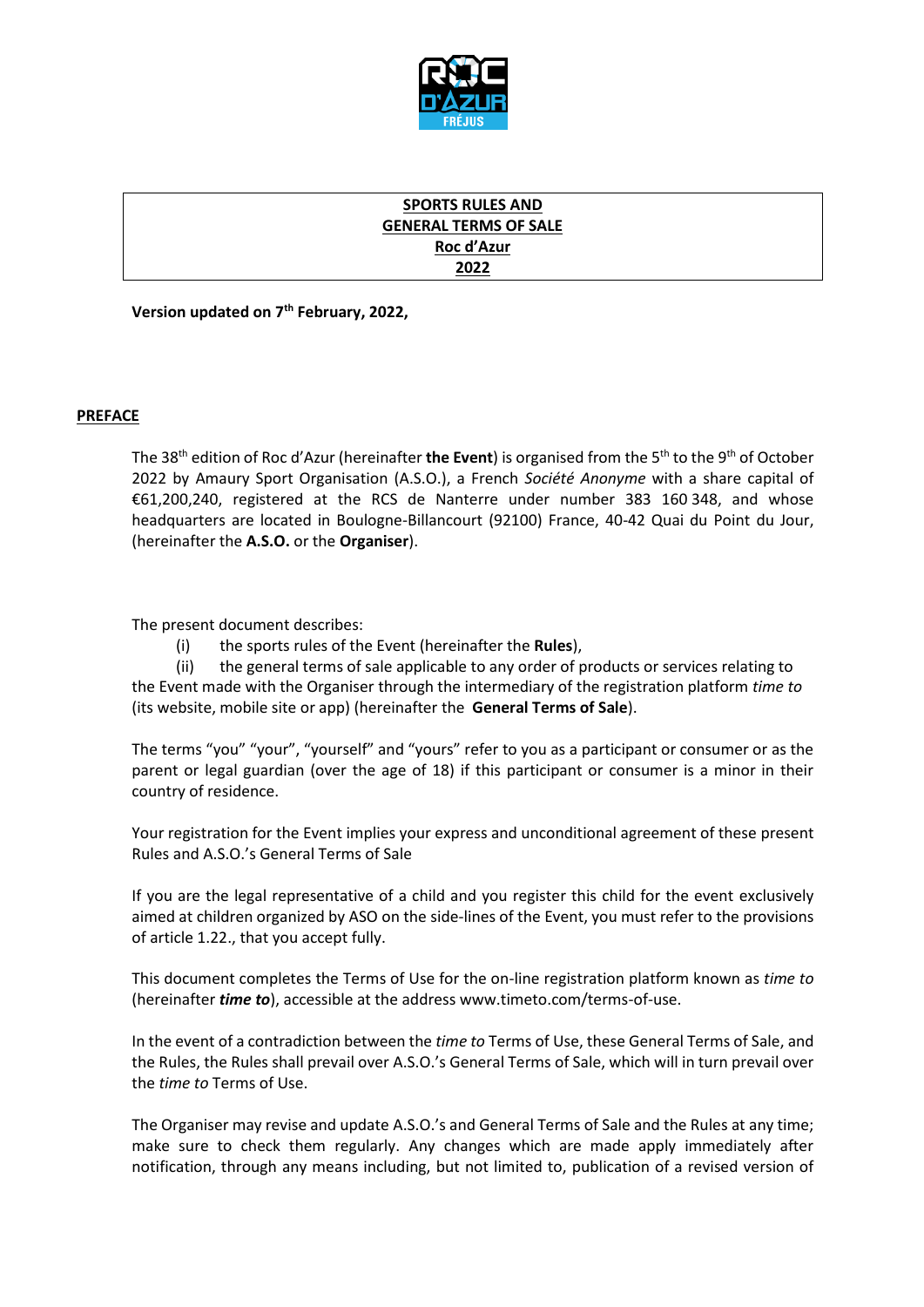these General Terms of Sale and Rules on the Event's website [rocazur@aso.fr](mailto:rocazur@aso.fr) . In the event of significant changes to the General Terms of Sale and/or the Rules, the Organiser will strive to inform you by email at the address provided on *time to*.

## **N.B.! Role of** *time to***:**

The *time to* site, through which you have placed your order, enables sellers and professional organisers to list and sell their products and services. Although the *time to* platform facilitates transactions carried out on it, *time to* is not the seller nor the organiser of products and services relating to the Event.

Consequently, the sale of products or services relating to the Event, , a sales contract is formed only between yourself and the Organiser. The Organiser is responsible for the sale of products or services relating to the Event and any claims or other problems arising or connected to the sales contract between you and the Organiser.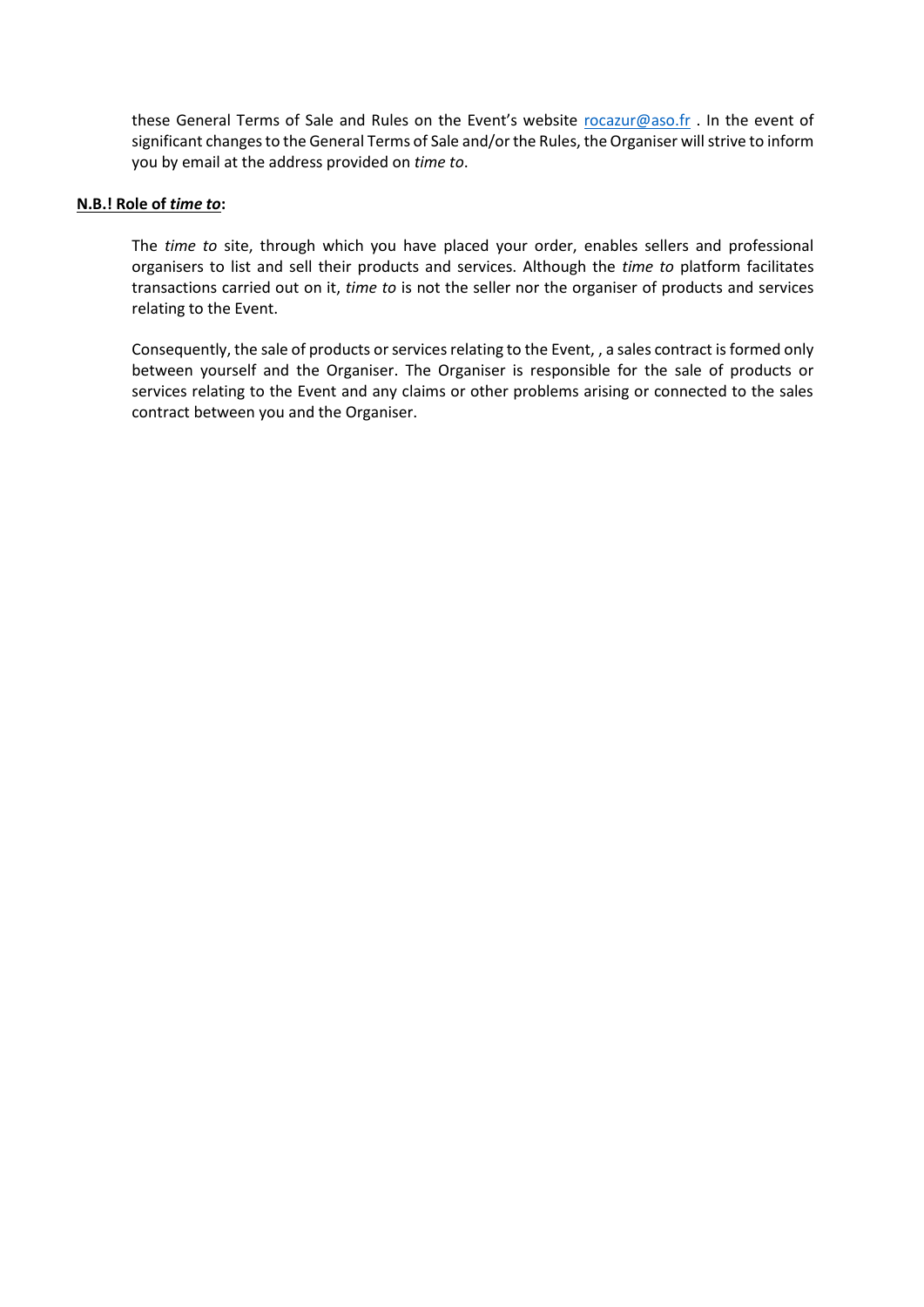### **I. SPORTS RULES**

These sporting rules (hereinafter the **Rules**) apply to all participants in the Event. They are an integral part of the General Terms of Sale mentioned above.

In the event of a conflict between the General Terms of Sale, the provisions of the Rules prevail.

#### **1.1. THE PROGRAM**

The Roc d'Azur is an event organized by Amaury Sport Organisation, with the support of Oxygen Sport Association and under the aegis of the French Triathlon Federation (FFTri), for the Tri Roc event, the French Athletics Federation (FFA) for trail running events and the French Cycling Federation (FFC) for all other events. The Roc d'Azur is a multi-course event, including various disciplines from the world of cycling and outdoor (cross-country, gravel, trail, etc.).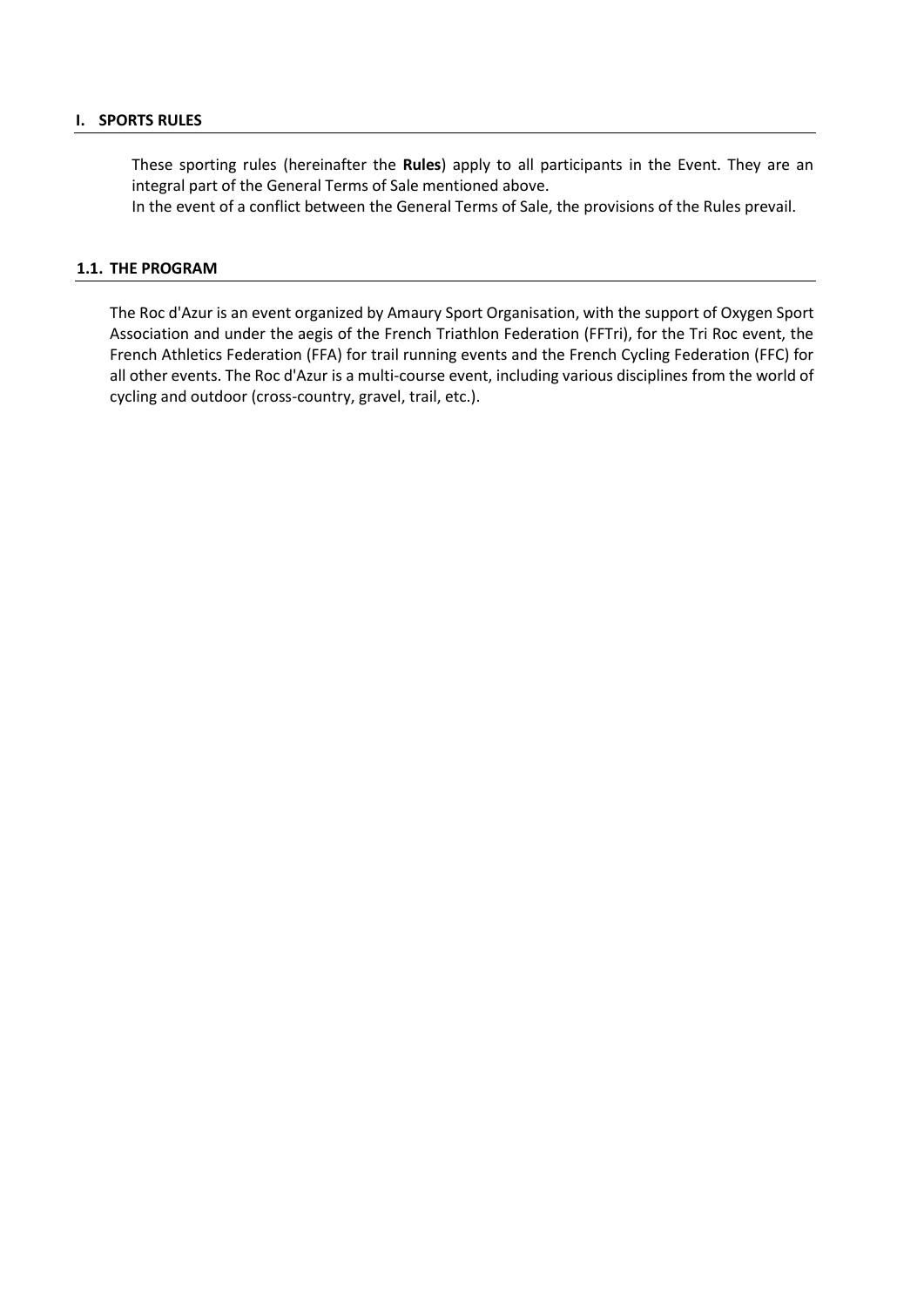| Day                      | <b>Name</b>                                | <b>Start</b> | <b>Place</b>                                   | Category                                                   | km                                      | height<br>difference |
|--------------------------|--------------------------------------------|--------------|------------------------------------------------|------------------------------------------------------------|-----------------------------------------|----------------------|
| Wednesday<br>5th october | <b>ROC TROPHY #1</b>                       | 1.30 PM      | Base Nature de Fréjus                          | ages 19 and over<br>(2003 and before)                      | 34,1                                    | 655m                 |
|                          | <b>RALLYE ROC XC</b>                       | 1.30 PM      | Base Nature de Fréjus                          | ages 19 and over<br>(2003 and before)                      | 34,1                                    | 655m                 |
|                          | <b>ROC LIGHT</b>                           | 8:00 AM      | Base Nature de Fréjus                          | ages 17 and over<br>(2005 and before)                      | 21,8                                    | 350m                 |
|                          | <b>MID ROC</b>                             | 8.45 AM      | Base Nature de Fréjus                          | ages 19 and over<br>(2003 and before)                      | 33,1                                    | 430m                 |
|                          | <b>ROC TROPHY #2</b>                       | 9:00 AM      | Place Perrin,<br>Roquebrune-sur-Argens         | ages 19 and over<br>(2003 and before)                      | 38,9                                    | 1280m                |
| Thursday<br>6th october  | <b>MASTERS ROC</b>                         | 9.30 AM      | Base Nature de Fréjus                          | ages 30 and over<br>(1992 and before)                      | 41,9                                    | 800m                 |
|                          | <b>RANDO ROC ALTITUDE</b>                  | 10.15 AM     | Base Nature de Fréjus                          | ages 15 and over<br>(2007 and before)                      | 42,2                                    | 650m                 |
|                          | <b>RANDO ROC ENDURO</b>                    | 10.30 AM     | Place Perrin,<br>Roquebrune-sur-Argens         | ages 17 and over<br>(2005 and before)                      | 34,1                                    | 1200m                |
|                          | TRI ROC / TRI ROC RELAIS                   | 1.30 PM      | Base Nature de Fréjus                          | ages 17 and over<br>(2005 and before)                      | 1,5 natation $/$<br>20,6 VTT / 11 trail | 355m                 |
|                          | <b>CANYON ROC MARATHON / ROC TROPHY #3</b> | 7.30 AM      | Base Nature de Fréjus                          | ages 19 and over<br>(2003 and before)                      | 91                                      | 2510m                |
|                          | RANDO ROC ELECTRIQUE ESTEREL 22            | 9:00 AM      | Agay, Saint-Raphaël                            | ages 15 and over<br>(2007 and before)                      | 21,9                                    | 420m                 |
|                          | RANDO ROC ELECTRIQUE ESTEREL 29            | 9:00 AM      | Agay, Saint-Raphaël                            | ages 15 and over<br>(2007 and before)                      | 28,6                                    | 610m                 |
|                          | RANDO ROC ELECTRIQUE ESTEREL 38            | 9:00 AM      | Agay, Saint-Raphaël                            | ages 15 and over<br>(2007 and before)                      | 38,3                                    | 750m                 |
|                          | <b>RANDO ROC ESTEREL 22</b>                | 9.30 AM      | ages 15 and over<br>Agay, Saint-Raphaël        |                                                            | 21,9                                    | 420m                 |
|                          | <b>RANDO ROC ESTEREL 29</b>                | 9.30 AM      | Agay, Saint-Raphaël                            | (2007 and before)<br>ages 15 and over<br>(2007 and before) | 28,6                                    | 610m                 |
| Fruday 7th               | <b>RANDO ROC ESTEREL 38</b>                | 9.30 AM      | Agay, Saint-Raphaël                            | ages 15 and over<br>(2007 and before)                      | 38,3                                    | 750m                 |
| october                  | <b>ENDUROC &amp; ENDUROC ELECTRIQUE</b>    | 12.30 PM     | Place Perrin,                                  | ages 15 and over<br>(2007 and before)                      | 22,4 km<br>4 spéciales                  | 850m                 |
|                          | RANDO ROC GRAVEL ESTEREL 47                | 1:00 PM      | Roquebrune-sur-Argens<br>Agay, Saint-Raphaël   | ages 15 and over                                           | 46,7                                    | 900m                 |
|                          | RANDO ROC GRAVEL ESTEREL 50                | 1:00 PM      | Agay, Saint-Raphaël                            | (2007 and before)<br>ages 15 and over                      | 50,6                                    | 970m                 |
|                          | RANDO ROC GRAVEL ESTEREL 58                | 1:00 PM      | Agay, Saint-Raphaël                            | (2007 and before)<br>ages 15 and over                      | 58,4                                    | 1140m                |
|                          | <b>RANDO ROC ODYSSEY</b>                   | 1.30 PM      | Base Nature de Fréjus                          | (2007 and before)<br>ages 15 and over                      | 33,1                                    | 430m                 |
|                          | ROC RUELLES DE FREJUS                      | 7:00 PM      | Base Nature de Fréjus                          | (2007 and before)<br>ages 15 and over                      | 800m                                    |                      |
|                          | KID ROC RUELLES DE FREJUS                  | 7.40 PM      | Base Nature de Fréjus                          | (2007 and before)<br>Ages 11 to 14                         | 600m                                    |                      |
|                          | <b>ROC TROPHY #4</b>                       | 8:00 AM      | Base Nature de Fréjus                          | (2008 à 2011)<br>ages 19 and over                          | 21,8                                    | 350                  |
|                          | <b>ROC TRAIL 32</b>                        | 8:00 AM      | Place Perrin,                                  | (2003 and before)<br>ages 20 and over                      | 31,6                                    | 960m                 |
|                          | <b>ROC TRAIL 16</b>                        | 8.15 AM      | Roquebrune-sur-Argens<br>Place Perrin,         | (2002 and before)<br>ages 18 and over                      | 16,5                                    | 515m                 |
|                          | <b>ROC TRAIL 44</b>                        | 8.30 AM      | Roquebrune-sur-Argens<br>Place Perrin,         | (2004 and before)<br>ages 20 and over                      | 43,6                                    | 1500m                |
|                          | <b>GRAVEL ROC</b>                          | 8.30 AM      | Roquebrune-sur-Argens<br>Base Nature de Fréjus | (2002 and before)<br>ages 17 and over                      | 65,3                                    | 1440m                |
|                          | <b>ROC JUNIORS HOMMES</b>                  | 9.15 AM      | Base Nature de Fréjus                          | (2005 and before)<br>ages 17 and 18                        | 41,9                                    | 790m                 |
|                          | <b>ROC TANDEMS</b>                         | 9.45 AM      | Base Nature de Fréjus                          | (2004 et 2005)<br>ages 17 and over                         | 41,9                                    | 790m                 |
|                          | RANDO ROC ÉLECTRIQUE NOIRE                 | 11:00 AM     | Base Nature de Fréjus                          | (2005 and before)<br>ages 15 and over                      |                                         | 1020m                |
| Saturday<br>8th october  | <b>RANDO ROC NOIRE</b>                     | 11.30 AM     | Base Nature de Fréjus                          | (2007 and before)<br>ages 15 and over                      | 48,7                                    | 1020m                |
|                          | <b>KID ROC DRAISIENNE</b>                  | 11.30 AM     | Base Nature de Fréjus                          | (2007 and before)<br>2018 to 2020                          | 150m                                    |                      |
|                          | <b>RANDO ROC DEGUISÉE</b>                  | 2:00 PM      | Base Nature de Fréjus                          | ages 15 and over                                           | 17,9                                    | 160m                 |
|                          | <b>KID ROC POUSSINS</b>                    | 3:00 PM      | Base Nature de Fréjus                          | (2007 and before)<br>ages 6 to 8                           | $\overline{2}$                          |                      |
|                          | <b>KID ROC PUPILLES</b>                    | 3.30 PM      | Base Nature de Fréjus                          | (2014 à 2016)<br>ages 9 and 10                             | 4                                       |                      |
|                          | <b>KID ROC BENJAMINS</b>                   | 4:00 PM      | Base Nature de Fréjus                          | (2012 et 2013)<br>ages 11 and 12                           | 6                                       |                      |
|                          | <b>KID ROC MINIMES</b>                     | 4.30 PM      | Base Nature de Fréjus                          | (2010 et 2011)<br>ages 13 and 14                           | 8                                       |                      |
|                          | <b>RANDO ROC FAMILLE</b>                   | 4.45 PM      | Base Nature de Fréjus                          | (2008 et 2009)<br>ages 11 and over                         | 8                                       |                      |
|                          | <b>ROC CADETS</b>                          | 8:00 AM      | Base Nature de Fréjus                          | (2011 and before)<br>Ages 15 and 16                        | 17,6                                    | 160m                 |
| Sunday 9th<br>october    | ROC CADETTES & JUNIORS DAMES               | 8.05 AM      | Base Nature de Fréjus                          | (2006 et 2007)<br>ages 15 to 18                            | 17,6                                    | 160m                 |
|                          | ROC D'AZUR / ROC TROPHY #5                 | 8.30 AM      | Base Nature de Fréjus                          | (2004 to 2007)<br>ages 19 and over                         | 52,5                                    | 1170m                |
|                          | <b>KID ROC DRAISIENNE</b>                  | 10:00 AM     | Base Nature de Fréjus                          | (2003 and before)<br>2018 to 2020                          | 150m                                    |                      |
|                          | <b>KID ROC FIVE</b>                        | 11:00 AM     | Base Nature de Fréjus<br>2017                  |                                                            | 150m                                    |                      |
|                          |                                            |              |                                                |                                                            |                                         |                      |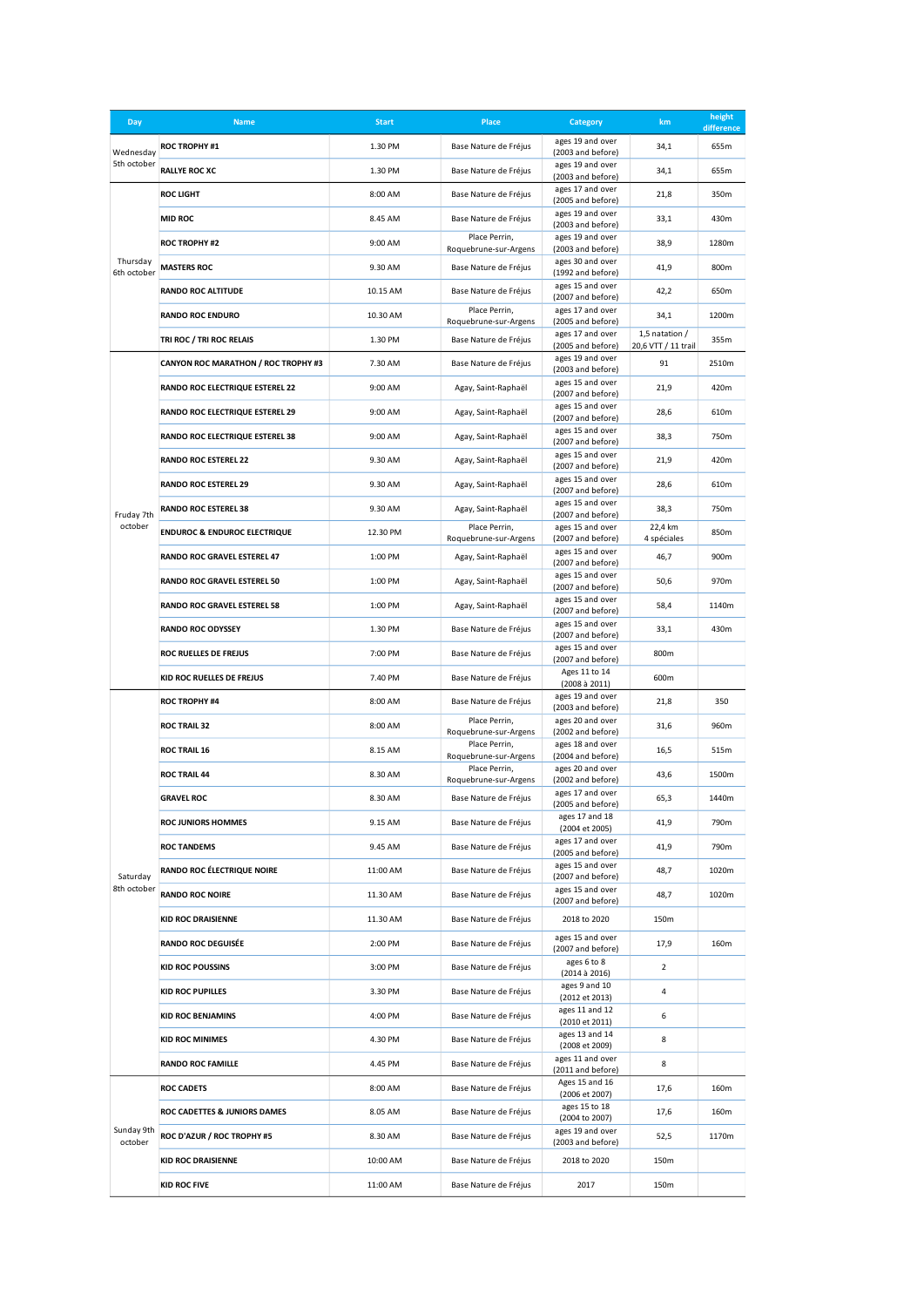In order to guarantee the quality and safety of all courses, the number of participants in each event has been limited.

Route recognitions are not authorized. Anyone on the course , not having a frame plate corresponding to an event taking place at that time, will be expelled from the course and disqualified from the race they have registered for.

Land accesses have been concluded with the landowners, exclusively for the 5 days of the Event, and strictly for the number of bibs issued.

As such, to avoid forbidden recognitions of routes, only the profiles of the route will be communicated by the Organiser prior to the Event.

SPECIFIC INFORMATION:

- **Canyon Roc Marathon:** the Canyon Roc Marathon has an international label issued by the International Cycling Union (UCI). As such, this event is included in the UCI Marathon Series calendar. This event will qualify for the World Marathon Championships and will earn UCI points. Competitors are invited to consult the international regulations relating to qualification quotas and the scale for the allocation of UCI points [\(www.uci.ch\)](http://www.uci.ch/).
- **Tri Roc:** Riding bicycle is strictly prohibited in the transition area, before or during the event.

## **START AND ARRIVAL PLACES**

All event start and finish at the François Léotard Nature Base of Fréjus, except for the following events :

- Roc Trophy # 2: start and finish at Place Perrin, Roquebrune-sur-Argens
- Rando Roc Enduro: start and finish Place Perrin, Roquebrune-sur-Argens
- Rando Roc Electrique Estérel : Saint-Raphaël
- Rando Roc Estérel : Saint-Raphaël
- Rando Roc Gravel Estérel : Saint-Raphaël
- Electric Enduroc / Enduroc: start and finish Place Perrin, Roquebrune-sur-Argens
- Roc Ruelles de Fréjus / Kid Roc Ruelles: start and finish at Place Formigé, in old Fréjus

It is mandatory to present yourself under the starting arch of your event for participation to be validated, whether for a race or a hike.

## **1.2. PARTICIPATION CONDITIONS – LICENCE – MEDICAL CERTIFICATE**

The authorization to participate in the Event depends on age categories, which are available on the Event's website [\(www.rocazur.com](http://www.rocazur.com/) ).

The existing categories are:

- Chick: 7 and 8 years old / 2014 and 2015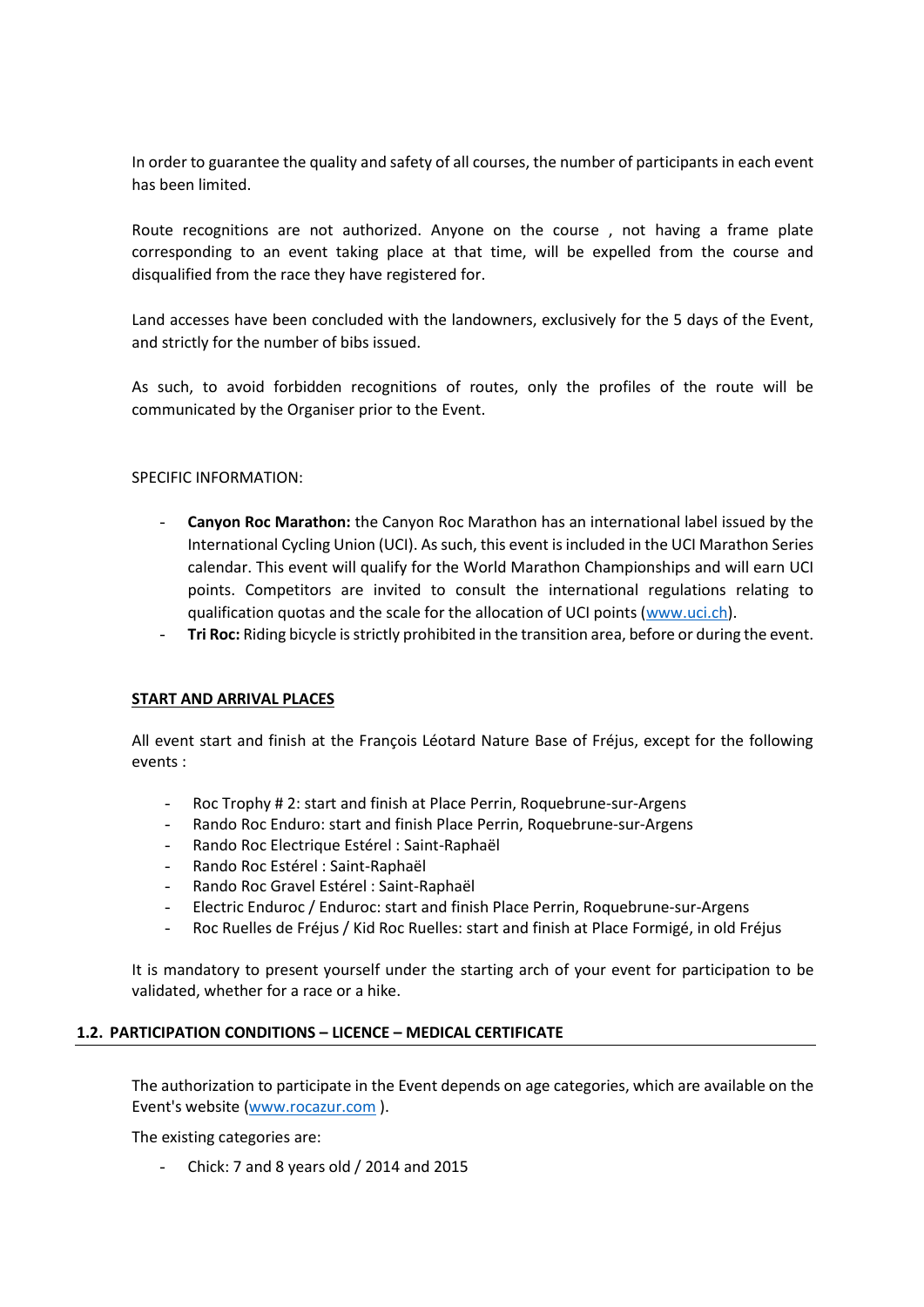- Pupil: 9 and 10 years old / 2012 and 2013
- Benjamin: 11 and 12 years old / 2010 and 2011
- Minimal: 13 and 14 years old / 2008 and 2009
- Cadet: 15 and 16 years old / 2006 and 2007
- Junior: 17 and 18 years old / 2004 and 2005
- Hope: 19 to 22 years old / 2000 to 2003
- Senior: 23 to 29 years old / 1993 to 1999
- Master 1: 30 to 39 years old / 1983 to 1992 Master 2: 40 to 49 years old / 1973 to 1982 Master 3: 50 years and  $+$  / 1972 and before

Riders are reminded that checks will be carried out during the Event to ensure that it takes place according to these rules, in particular according to the terms relating to age and medical certificates.

# **1.2.1.** For all of the events, excepting the Tri Roc and Roc Trail

By participating in the Event, you are participating in one of the sporting events organised or approved by sports federations. Consequently, your participation is subject to the compulsory presentation of :

# - A valid **FFC licence (Fédération Française de Cyclisme), authorizing the « cyclisme en compétition » :**

- o Pass'Cyclisme Open
- o Pass'Cyclisme
- o Pass'Cyclo Sportive
- $\circ$  Pass sport nature for mountain bike events
- One of the following '**cycling'** or '**cyclo-sport'** licenses, provided that it authorizes the practice of cycling in competition:
	- o License issued by the French Union of Lay Works of Physical Education (UFOLEP)
	- o License issued by the Sports Federation and Gymnastics of Labor (FSGT)
	- o License issued by the Fédération Sportive et Culturelle de France (FSCF)
	- o License issued by the Fédération du Sport Travailliste

or, for those who do not hold such a license and who are eligible to take part in these competitions, presentation of this **medical certificate** alone or its copy, **which must be dated within a year of the date of the race.** Mandatory wording on the medical certificate: « non contre-indication à la pratique du cyclisme en compétition ».

Foreign licence holders must provide a medical certificate stating that there are no contraindications for them to take part in **cycling competitions**, even if they are holders of a competition licence issued by a federation which is affiliated to the UCI.

This medical certificate shall be dated and signed, and allow the authentication of the doctor, whether established in France or not. If the doctor is not French, the medical certificate shall be drawn up in one of the following languages: French, English, Spanish, German, Italian or Portuguese. A French translation shall be attached to the medical certificates drawn up in English, Spanish, German, Italian or Portuguese.

Prior to the Event, the medical certificate or the copy of the license in dematerialized format may be communicated by the participant via the download tool accessible on his/her *timeto* account.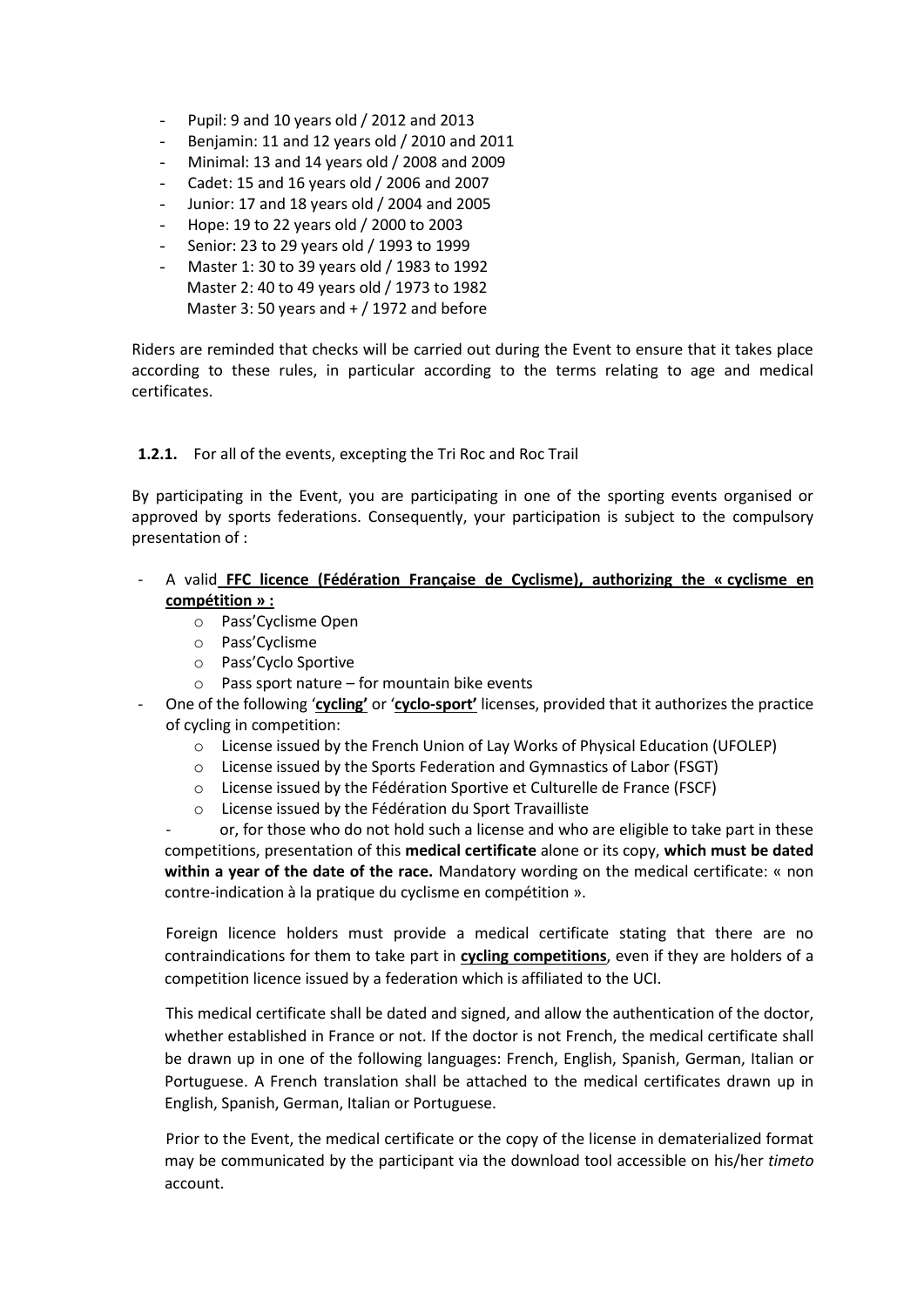No medical certificate sent by post or e-mail will be taken into account.

These documents shall be communicated in a dematerialized manner and sufficiently in advance of the Event, and at the latest, 15 days before the date of the Event to allow the Organizer to validate them. The participant shall check on his/her *timeto* account that such document has been validated. If this is not the case, this document shall be brought when collecting the bib.

Authenticity checks of medical certificates and licenses are likely to be carried out on site, even in cases where the participant has uploaded these documents on his/her *timeto* account. The participant shall provide these documents when collecting his/her bib or during the Event.

# **1.2.2. For the Tri Roc**

In accordance with the regulations issued by the FFTri and its Participant policy of insurance, all participants in the Event will be required to take out a "Competition Pass" issued by the FFTri, when registering on *time to* and provide a medical certificate, as required by the FFTri (Article 3.2.1. of the FFTri General Regulations):

# **1.2.2.1. Provisions regarding the document proving the absence of contraindication to the participation in the Event**

## **1) General provisions**

If you participate in the Event, regardless of the format chosen, you may submit the following sport licenses, valid at the date of the Event:

- Licence « Compétition » issued by the FFtri
- Licence « Compétition » issued by one foreign sport Federation, affiliated to the Internationale Triathlon Union
- Licence « Compétition » issued by the Fédération Française des Clubs de Défense (code 161)
- Licence « Compétition » issued by the Fédération Française du Sport Universitaire

# **2) Relay special provisions :**

- **You are participating in the « running » portion of the relay:** You may also submit the following sport licenses, valid at the date of the Event :
	- o Licence « Compétition » issued by the Fédération Française des Clubs de Défense (code 172)
	- o Licence « Compétition » issued by the Commission Nationale du décathlon moderne
	- o Licence « Compétition » issued by the Fédération Française d'Athlétisme
- **You are participating in the « cycling » portion of the relay :** You may also submit the following sport licenses, valid at the date of the Event :
	- o Licence « Compétition » issued by the Fédération Française des Clubs de Défense (code 172)
	- o Licence « Compétition » issued by the Fédération Française de Cyclisme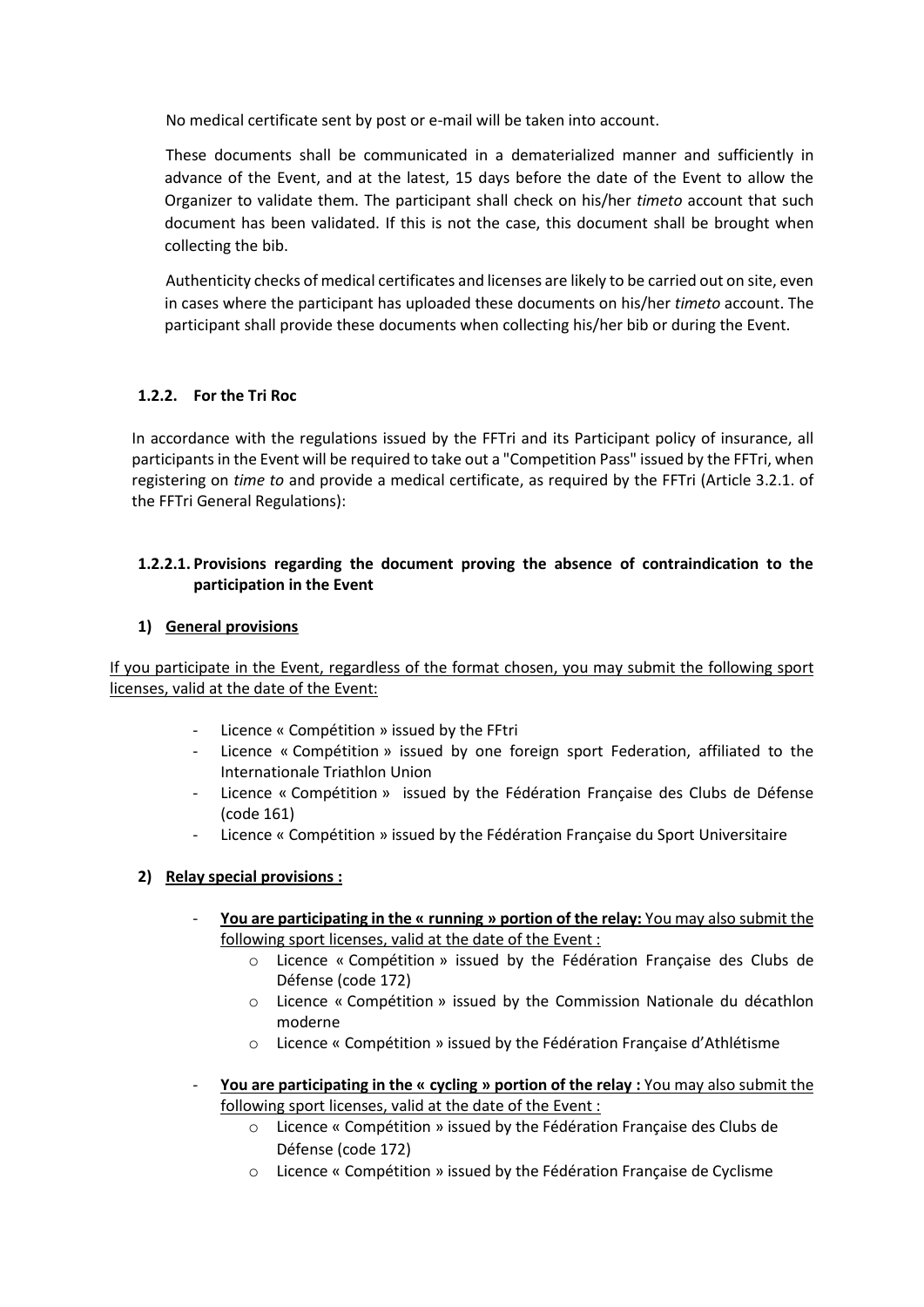- **You are participating in the « swimming » portion of the relay** : You may also submit the following sport licenses, valid at the date of the Event :
	- o Licence « Compétition » issued by the Commission Nationale du décathlon moderne
	- o Licence « Compétition » issued by the Fédération Française de Natation

# **3) Medical certificate**

If you do not have a license under 1.2.2, 1) and 2) below, you must submit a medical certificate of no contraindication, which must be less than one year on the date of the Event and must include one of the following:

- « Non contre-indication à la pratique du **triathlon en compétition** » ;
- « Non contre-indication à la pratique du **sport en compétition** » Ou
- « Non contre-indication à la pratique de **l'athlétisme en compétition** », if you are participating in the « running » portion of the relay ;
- « Non contre-indication à la pratique du **cyclisme en compétition** », if you are participating in the « cycling » portion of the relay ;
- « Non contre-indication à la pratique de la **natation en compétition** », if you are participating in the « swimming » portion of the relay ;
- « Non contre-indication à la pratique du **duathlon en compétition** », if you are participating in the « cycling and running » portion of the relay.

WARNING! Foreign participants not holding a licence issued by a foreign Federation, affiliated to the International triathlon Union :

Foreigners must provide a medical certificate stating one of the mandatory wordings listed above.

Registration in the Event implies the express and unreserved acceptance by each Participant of these rules.

## **1.2.2.2. Special Provisions for the subscription of the Pass Compétition**

According to the provisions of article 1.2.1. and recalled below, you are required to subscribe, under the federal regulations issued by the FFTri, a "Competition Pass" when you register for the Event *on time to*, in order to participate in the Event ( hereinafter the **Pass Competition**).

This Competition Pass is a temporary participation title, made mandatory by the FFTri, which allows you to participate in the events approved by this federation.

Pass Competition is made mandatory by the FFTri if :

- You hold a FFTri license, other than a Competition license;
- You hold a sports license issued by an French "fédération agréée", other than the "l'Union Nationale du Sport Scolaire".
- You do not hold any sports license.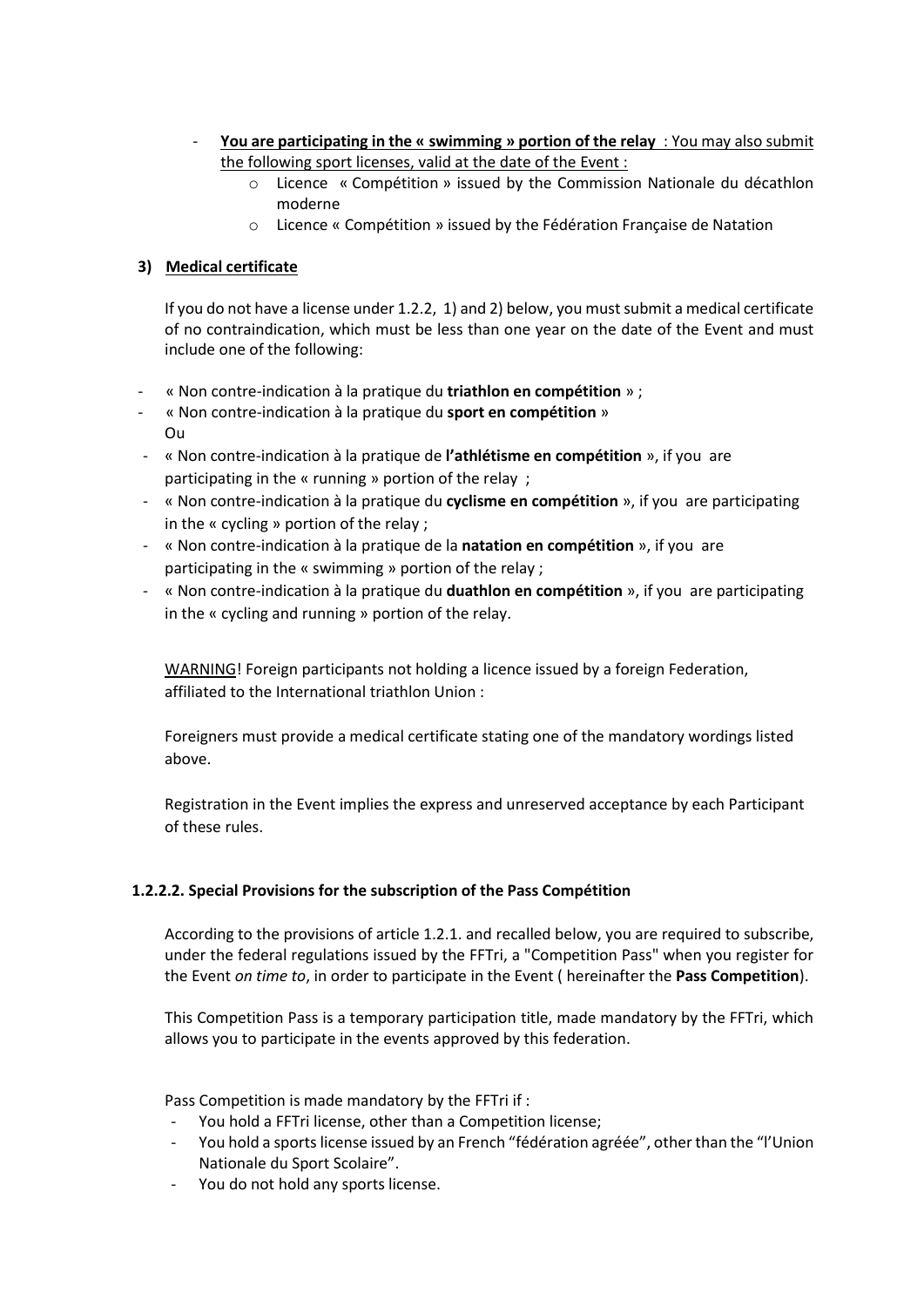The prices of this Pass Compétition is set by the FFTri at 2 (two) euros.

It is reminded that these sums, paid at the time of your registration, will be donated in full to the FFTri.

Under an agreement between the FFTri and the following federations, if you hold a licence issued by one of them, the Competition Pass is issued to you free of charge. However, you are obliged to subscribe to it:

- Deutsche Triathlon Union e.V.;
- Federazione Italiana Triathlon;
- Federación Española de Triatlón ;
- Federação de Triatlo de Portugal ;
- Fédération Belge de Triathlon ;
- Fédération Luxembourgeoise de Triathlon ;
- British Triathlon Federation ;
- Dansk Triatlon Forbund ;
- Fédération Suisse de Triathlon.

## **For more information regarding the Pass Competition** : Please refer to the FFTri website.

## **1.2.3. Roc Trail 16 / 32 /44km**

To take part in trail events, you shall present an "Athlé Compétition", "Athlé Entreprise", "Athlé running" or "Pass' J'aime Courir" sports license issued by the FFA valid on the date of the Event attesting to the issuance of a medical certificate mentioning the absence of contraindications to competitive athletics.

For non-licensees, it is mandatory to provide a medical certificate which shall be dated less than one year from the date of the Event, or a copy thereof. Mandatory statement on the medical certificate: it is specified that your medical certificate shall include one of the following

- « non contre-indication à la pratique de l'athlétisme en compétition »
- « non contre-indication à la pratique de la course à pied en compétition »
- « non contre-indication à la pratique du sport en compétition ».

## **1.2.4. Medical certificat : General provisions applicable to all certificates.**

This certificate must be dated, signed and allow the authentication of the doctor, whether the latter is based in France or not. If the doctor is foreign, the medical certificate must be drawn up in one of the following languages: French, English, Spanish, German, Italian or Portuguese. A French translation must be enclosed with medical certificates drawn up in English, Spanish, German, Italian or Portuguese.

Prior to the Event, participants may send their medical certificate or photocopy of the licence in digital format through the upload tool accessible on their *time to* account. Any medical certificate that is sent by post or by email will not be considered.

These digital items must be submitted sufficiently in advance of the Event and no later than  $18<sup>th</sup>$  September 2022 to enable the Organiser to approve them. The participant should,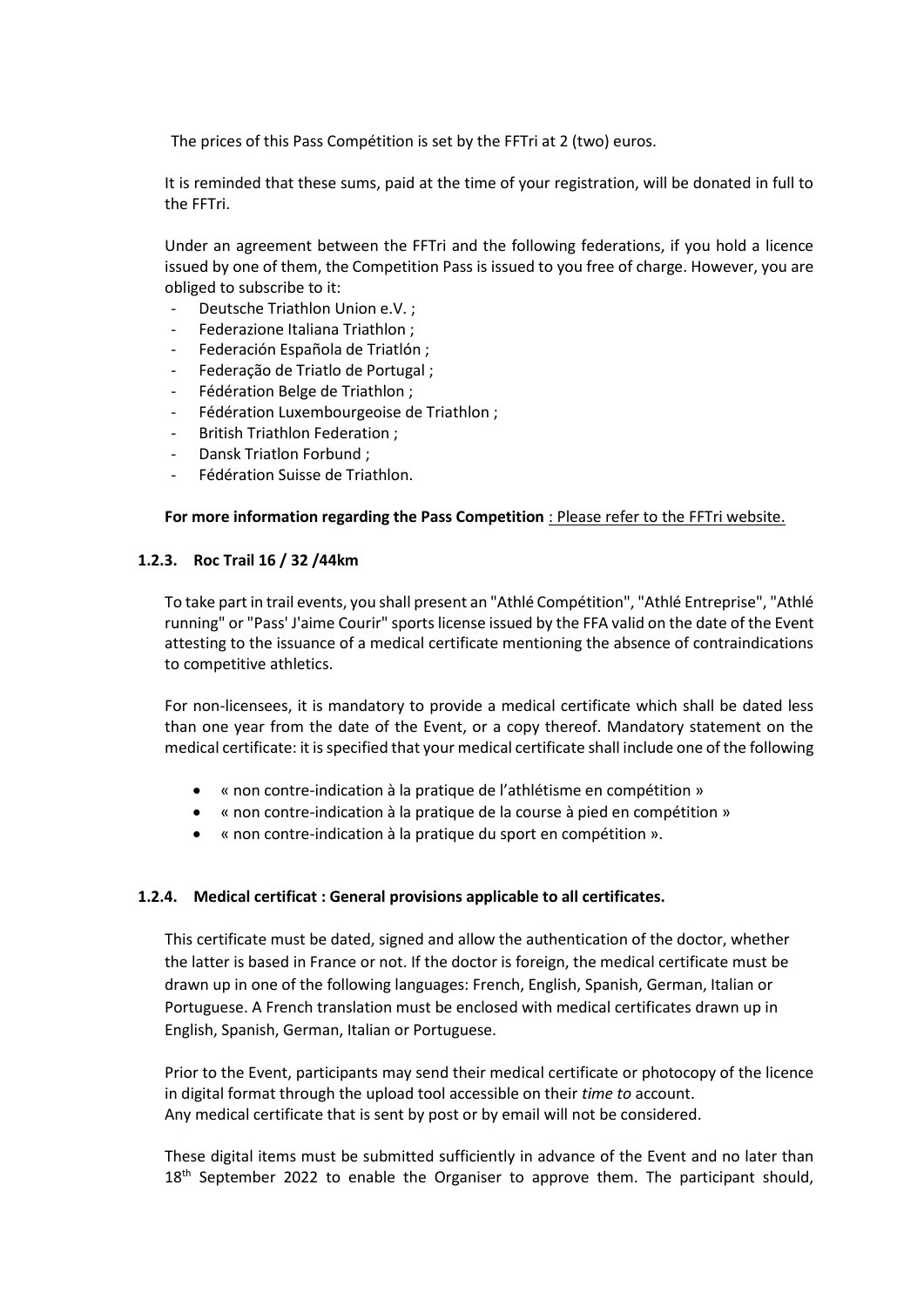therefore, check their *time to* account to ensure their document has been approved. If this is not the case, this item should be physically submitted when the race numbers are collected.

Checks on the authenticity of medical certificates and licences may be carried out on site, even if participants have already uploaded these items via their *time to* account. participants must, therefore, be able to provide these items when they collect their race numbers or during the Event.

This untimed Event does not require a medical certificate or a license. However, the Organizer draws the participant's attention to the fact that the participant will have to make efforts – that could be intense – and that he must remain vigilant in order not to injury themselves.

## **1.3. HEALTH PROTOCOL - - CONDITIONS OF PARTICIPATION RELATED TO THE COVID-19 EPIDEMIC**

1.3.1. In order to ensure the health safety of participants, the Organiser may issue a Health Protocol and in particular introduce an obligation of provision of a document proving the participant's non-infection by the COVID-19 virus.

In order to participate in the Event, the participate shall strictly comply with the said Health Protocol and acknowledges the Organizer's right to refuse any participant's participation / access to - or to exclude them from - the Event for non-compliance with the measures enacted, without the Organiser being liable for this reason.

You will be informed of the provisions of this Health Protocol by a communication sent to the e-mail address provided during your registration to the Event on *time to.*

Regarding the abovementioned document proving the non-infection by the COVID-19 virus issued by the Organiser:

The nature of this required document will be determined by the Organiser, taking into account elements including the requirements of the competent authorities and the state of scientific and technical knowledge, in particular screening, on the day of the Event.

It may in particular consist of a sworn statement of non-infection, a PCR or antigen test results or any other type of test. performed on the day of the Event.

These Documents contain health data, which will only be viewed / consulted by the competent personnel of the Organiser when collecting the bibs and / or during the Event.

None of this data will be retained by the Organiser.

In the event that you do not respect this access condition issued by the Organiser, you will not be able to collect your bib and will not be able to participate in the Event, without the Organiser being liable for this reason.

### **1.4. RACE NUMBER COLLECTION**

Race numbers as well as timing chips must be collected, upon presentation of the following:

Your licence or medical certificate which meet the aforementioned terms (only if it hasn't been uploaded and validated beforehand on your *time to* account),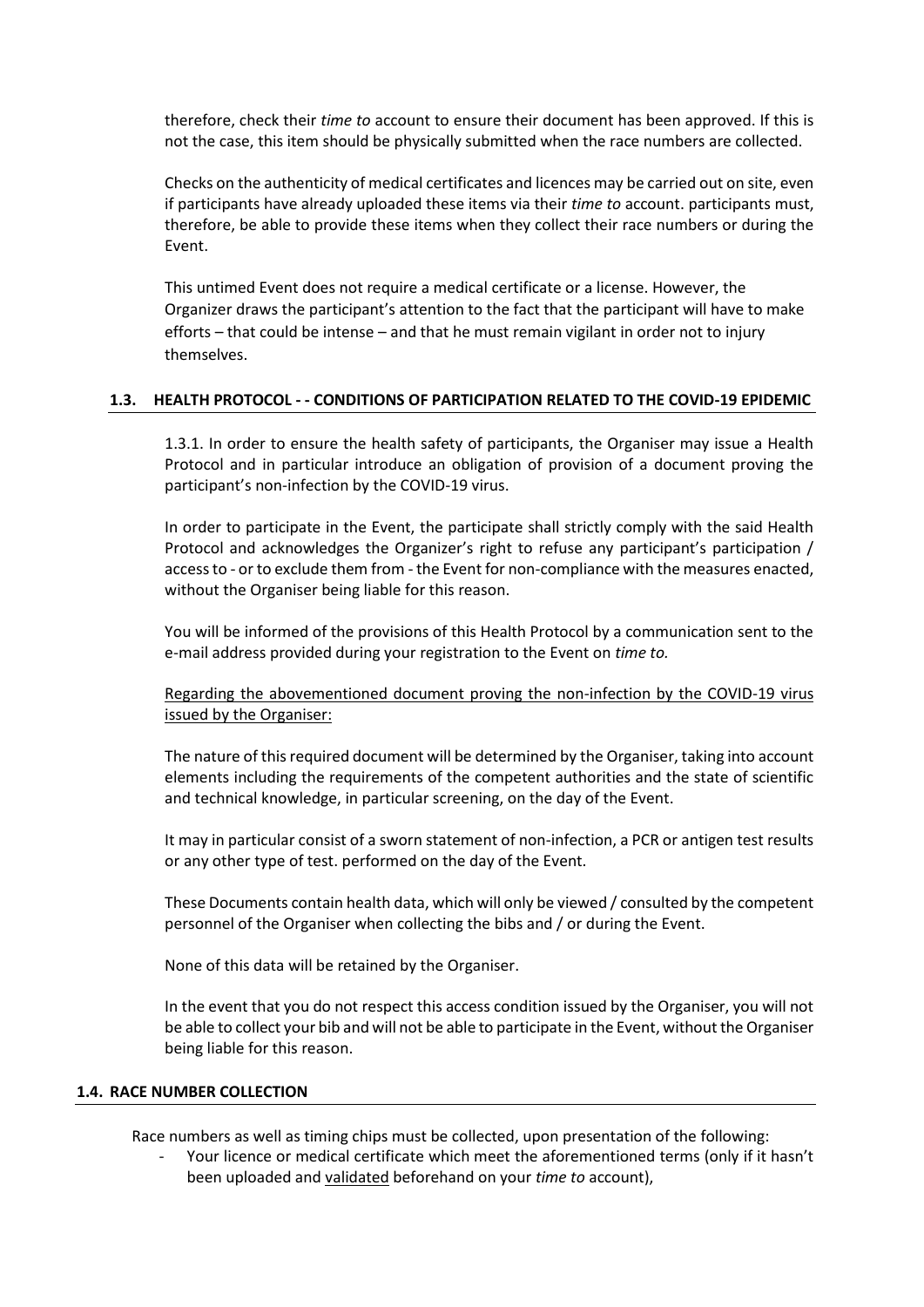- Your notification letter which can be downloaded on your *time to* account and/or sent by email before the Event.
- Your proof of identity.

Race numbers can only be collected in the dedicated area in the Event Village :

- Wednesday October 5th, 2022: 12am 7pm
- Thursday October 6th, 2022: 9am 7pm
- Friday October 7th, 2022: 9 am 7 pm
- Saturday October 8th, 2022: 9 am 6 pm
- Sunday 9th, October 2022: **no bib withdrawal on that day**

The allocation of race numbers is firm and definitive.

Race numbers cannot be sent by post or sent on the day of the Event.

Race numbers must be collected at least on the day before the Event, unless the Event start is scheduled after 10AM. In that case, the race number can be collected on the day of the Event.

The race number will be mandatory in order to access to the departure area and must remain completely visible throughout the race, including in the event of bad weather.

### **1.5. 2022 REGISTRATION CONDITIONS AND PRICES**

Registrations for the Event may only be done on *time to* (via the www.time-to.com website or its mobile site), from the 15th February 2022.

Any person who wishes to participate in the Event accepts to sign up as a member of *time to* beforehand. As a result, the participant must fill in a *time to* registration form and accept the *time to time to* Terms of Use and Confidentiality Policy unconditionally. The participant undertakes to only fill in the information relating to their identity.

All registrations to an Event are personal, final and irrevocable, and refunds cannot be issued under any circumstances, unless it is specifically mentioned in the Rules.

Each registration gives rise to a race number. Race numbers cannot be transferred under any circumstances.

Anyone who transfers his race number to another person will be held responsible in the event that the latter is the victim of or causes an accident during the race.

The organisation declines all responsibility should such an accident occurs.

In case of registration as a team, the registration of each team mate is irrevocable and final. No replacing of a teammate will be possible.

It is reminded that A.S.O.'s Generals Terms of Sale are applicable to Bibs purchase.

### 2022 PRICES

The prices are available on the Roc d´Azur website [\(https://www.rocazur.com/en/registration/register](https://www.rocazur.com/en/registration/register), tab 'Tarif ').

The Organisation reserves the right to limit the number of race numbers available in the Event for safety reasons.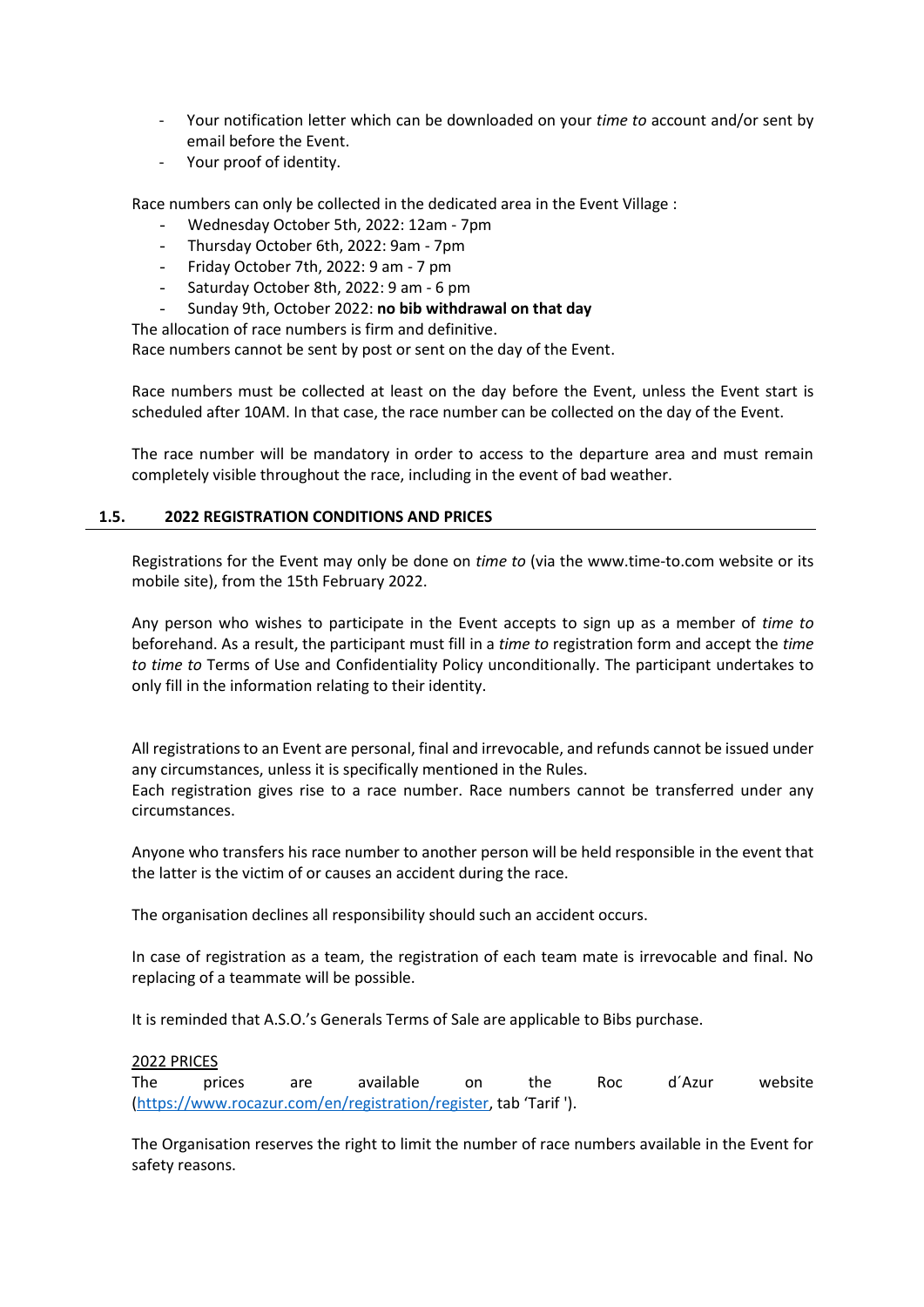## **1.6. CANCELLATION FROM THE PARTICIPANT'S INITIATIVE**

For participants wishing to subscribe, "cancellation" insurance is available when registering for the Event on time to, its policy can be consulted on the Event website <https://www.rocazur.com/en/registration/register>

It must be taken out before the order is validated. This option will allow you, under particular terms established by the insurer chosen by the Organiser, to allow you to be reimbursed for part or all of your race number only, excluding any other products or services ordered.

# **1.7. CHONOMETRY – FEEDING POINTS - ASSISTANCE**

# **1.7.1. Timing and classification**

Roc d'Azur carries the national FFC label.

The timing will be adapted according to the event. Note that some portions of course/some courses will also be timed but will not give rise to ranking.

The EnduRoc, EnduRoc Electric and Rallye Roc XC / ROC Trophy #1 rankings will be established by cumulating the time of each special.

The ranking of the Roc Trophy will be established as follows: each day, classification and award of the prizes for the day's stage and for the general.

Any participant taking the start without having crossed the grid control will be considered as not starting and will not be ranked.

A ranking will be established for each event, with the exception of hikes, Kid Roc Draisienne and Kid Roc Five.

These ranking will take into account the categories defined in advance, and specific to each race. Not all categories will be rewarded on the podium. Details of the categories awarded are specified on the Event website.

Certain events will give rise to bonuses, as presented below.

Only persons having a valid licence delivered by a cycling federation affiliated to the UCI are eligible for receiving such bonus.

The correct number of such licence must be indicated during registration.

The FFC will proceed to payment of the said bonuses to the individuals or to their national federation, if they are foreigners, and will be solely responsible in that matter. A.S.O. shall not be liable in any way.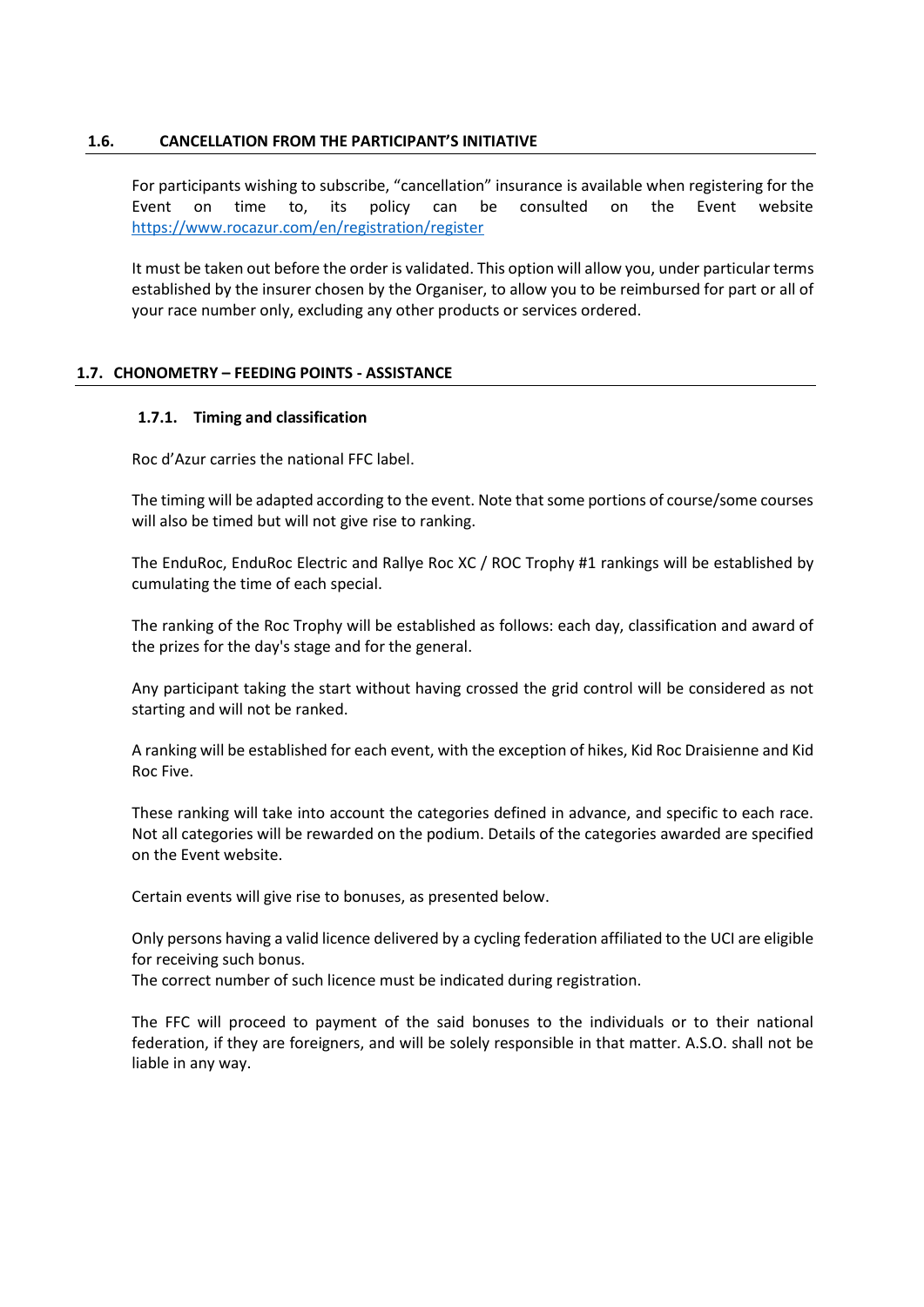| <b>EPREUVE</b>      | <b>CLASSEMENT</b> | <b>MONTANT</b> |               |  |  |  |
|---------------------|-------------------|----------------|---------------|--|--|--|
|                     |                   | <b>Femmes</b>  | <b>Hommes</b> |  |  |  |
|                     | Vainqueur         | 2 000,00 €     | 2 000,00 €    |  |  |  |
|                     | 2ème              | 1 000,00€      | 1 000,00€     |  |  |  |
| <b>ROC D'AZUR</b>   | 3ème              | 800,00€        | 800,00€       |  |  |  |
|                     | 4ème              | 600,00€        | 600,00€       |  |  |  |
|                     | 5ème              | 450,00€        | 450,00€       |  |  |  |
|                     | Vainqueur         | 1 500,00 €     | 1 500,00€     |  |  |  |
|                     | 2ème              | 1 200,00€      | 1 200,00€     |  |  |  |
|                     | 3ème              | 900,00€        | 900,00€       |  |  |  |
|                     | 4ème              | 750,00€        | 750,00€       |  |  |  |
| <b>CANYON</b>       | 5ème              | 600,00€        | 600,00€       |  |  |  |
| <b>ROC MARATHON</b> | 6ème              | 450,00€        | 450,00€       |  |  |  |
|                     | 7ème              | 375,00€        | 375,00€       |  |  |  |
|                     | 8ème              | 300,00€        | 300,00€       |  |  |  |
|                     | 9ème              | 150,00€        | 150,00€       |  |  |  |
|                     | 10ème             | 75,00€         | 75,00€        |  |  |  |

# **1.7.2. Chronometry system**

All participants to timed events will be given an electronic chip upon removal of the chip attached to the back of their frame plate, which will be initialized automatically on the starting line. In order to allow normal operation, the chip must not be bent or damaged. The frame plate must be attached to the front of the bike. A participant who does not take the route delimited by the Organizer, by human and / or material means, or crossing the finish line without a chip frame plate cannot be classified on arrival.

The electronic detection system is selected according to strict reliability criteria. Despite the tests carried out by the manufacturers, there is still a very low percentage of non-detection. The absence of data resulting from this non-detection will not allow the Organizer to include the official or actual time of the participant concerned in the ranking. The Organizer cannot be held responsible.

# **1.7.3. Feeding points and assistance**

Provisions will be available to the runners.

Each participant will have access to supplies only on the day of the race in which they are registered.

Each participant must ensure that, when leaving a refuelling point, they have the amount of water and food they will need to go to the next refuelling point.

Personal assistance is strictly limited to the "feeding zones". It is strictly forbidden to change the bicycle or the bicycle wheel during the race. Technical assistance is authorized between participants.

No follower vehicle is allowed.

On the route, the only official motorcycles allowed are those clearly wearing an official chasuble.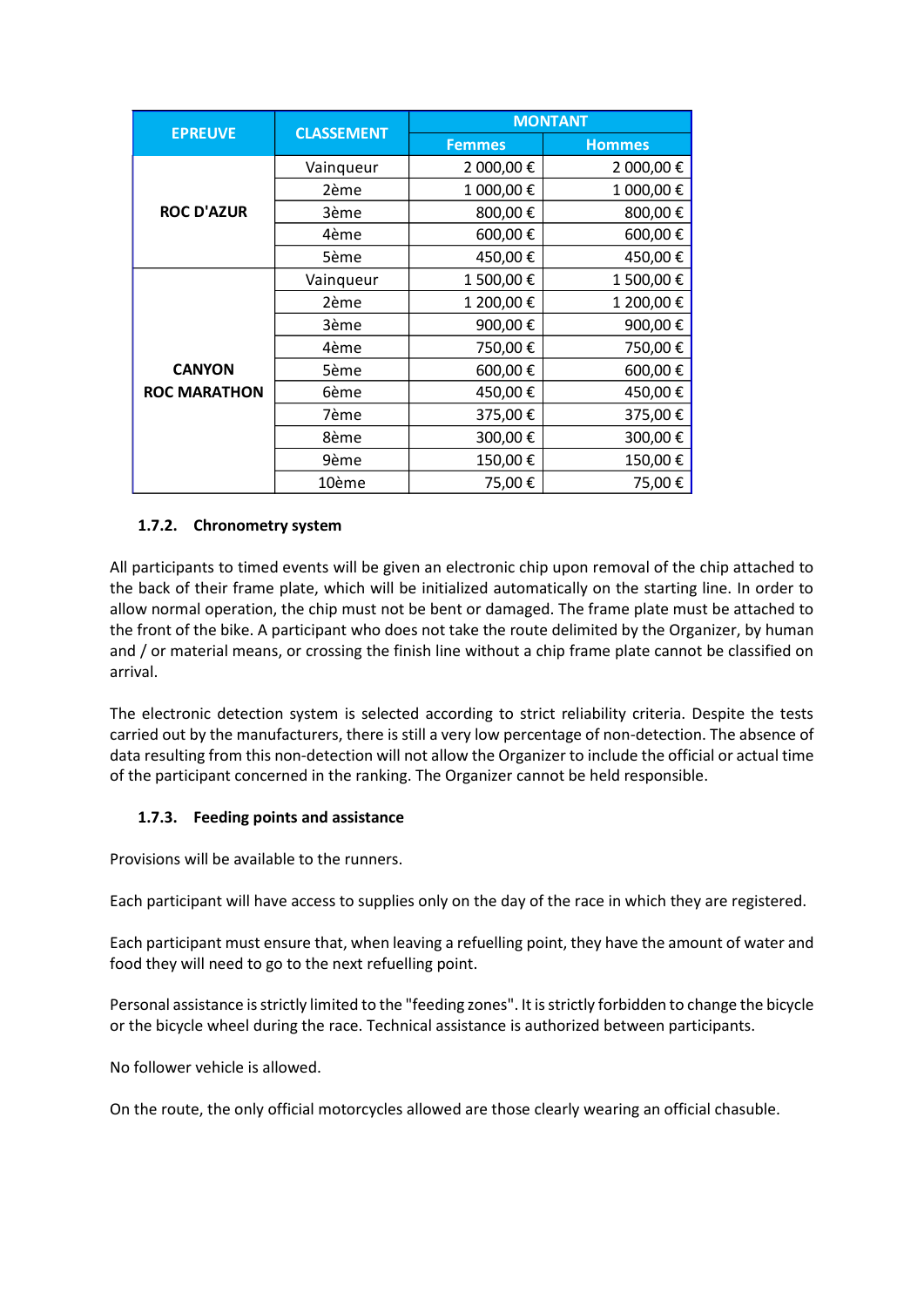On EnduRoc, in the event of a competitor falling, it is the responsibility of each participant to stop to alerting the Organiser. Any competitor assisting another participant during a special stage must make themselves known on the arrival area. They will be authorized to restart the whole course.

On the Tri Roc, no assistance between participants is allowed.

On the Canyon Roc Marathon : As provided by the regulations (art 4.2.048, UCI Cycling Sport Regulations), it is the responsibility of the rider or their team (UCI or national MTB) to deposit their equipment in the technical assistance zone. Only the rider themselves or one of their teammates (same UCI MTB team or same national team) can repair or change equipment in this area. In addition, technical assistance may be provided outside the zones, between teammates of the same UCI MTB team or of the same national team (art 4.2.049, UCI Cycling Sport Regulations). The technical assistance zones are the same as the feeding points.

### **1.8. GENERAL SERVICES**

Road safety is managed by the by the Service départemental d'incendie et de secours du Var (83). They may decide to eliminate a participant for medical reasons. Under no circumstances will the Organiser be held liable by participants who have not finished their race, following a decision to eliminate that person taken by the general services.

### **1.9. ACCESS TO THE SITE AND SECURITY**

It is strictly forbidden to bring any objects to the Event site that may be dangerous or illegal, in particular drugs, firearms, blunt weapons and explosives.

To access the site and take part in the Event, the participant recognises and expressly agrees that the Organiser may call upon security personnel who will be authorised to check both people as well as inspecting their personal belongings. Everyone who wishes to access the site must comply with this check. If they refuse to do so they will not be authorised to access the site.

The Organiser and the security staff may refuse access to the Event or prevent participants from taking part if their behaviour is likely to disturb the smooth running of the Event notably under the following, non-exhaustive circumstances: the use of any object which may hinder the race, the circulation and/or safety of other participants; the use of any distinctive promotion, in any form, of an opinion political, philosophical or religious] likely to damage the image of the Event; abnormal, inappropriate or immoral behaviour of the participant, in particular if they appear to be under the influence of drugs or alcohol.

The Organiser will put a number of measures in place to ensure the route is safe: signage, motorcyclists with flags indicating dangerous areas, signs indicating sections requiring particular attention.

The participants must respect the safety instructions given by the Organiser's personnel along the whole route.

The safety measures will end at the finish line.

It is essential that each participant **RESPECT THE FRENCH HIGHWAY CODE** throughout the course, as well as any instruction given by the Organizer, its staff or any relevant authority.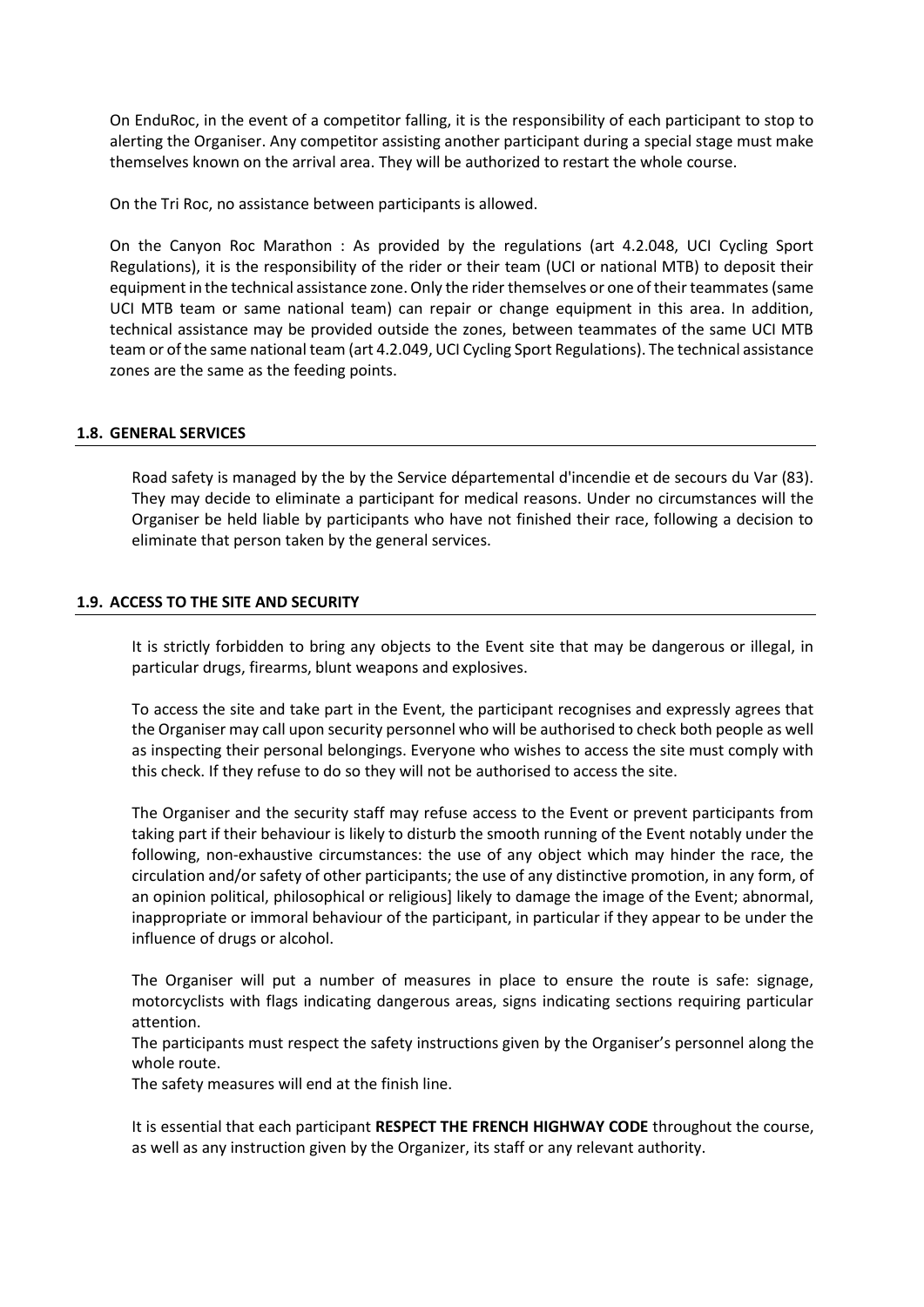For everyone's safety, it is essential that each Participant respect the course that will be visible by material (arrows and "rubalise") and human (physical person "orienters").

The routes have portions open to traffic or are fully opened to traffic, requiring special vigilance from the Participants.

Security officer will be present at certain intersections / road crossings to ease the crossing/passage of riders, without however being able to ensure their priority passage.

### **1.11. WITHDRAWALS AND TIME LIMITS**

If a participant wishes to withdraw for any reason other than injury, he should, if at all possible, do so at one of the recovery points set up by the Organiser. The participant should find the person in charge of the area, who will permanently invalidate his race number. Return transportation for participants and bikes will be available at each of these points.

In order to ensure the participants' safety and to allow the re-opening of roads to cars to be scheduled, it is essential that participants do not exceed the end Event time limits.

Time limits at the recovery points will be identified, communicated to participants (via the Event's website, social networks and at the Village where race numbers will be collected in Albertville) and put in place. These time limits will correspond to the times after which it will no longer be possible to leave the indicated place (other than by following the alternative route under the terms set out below).

If participants do not leave the recovery points before the specified time, they will be eliminated from the race and will no longer feature in the Event's rankings. Return transportation for participants and bikes will be available at each of these points.

The Organizer will set up a limit switch, consisting of one or two motorcycles, to follow the last competitor.

Each participant overtaken by a limit switch motorbike is disqualified. Participants will then ride under their own responsibility.

On the Tri Roc, all participants must have reached the transition zone between mountain biking and running (T2) no later than 4 hours after the start. Beyond this deadline, participants will not be allowed to enter the running course.

### **1.12. INSURANCE**

**Cancellation insurance:** All participants in the Event can take out (i) a race number cancellation insurance when they register for the Event, as mentioned in Article 1.6 of this document, and (ii) A cancellation insurance related to the Travel Services. The insurance contract is available on :

<https://aondirect.aon.fr/popup/iaaso.php?course=ROC&lang=en>

**Please note: This cancellation insurance excludes risks related to epidemics/pandemics. Thus, if, for example, you were unable to take part in the Event, due to an infection with the COVID-19 virus, you would not be able to benefit from the guarantees of this cancellation insurance.**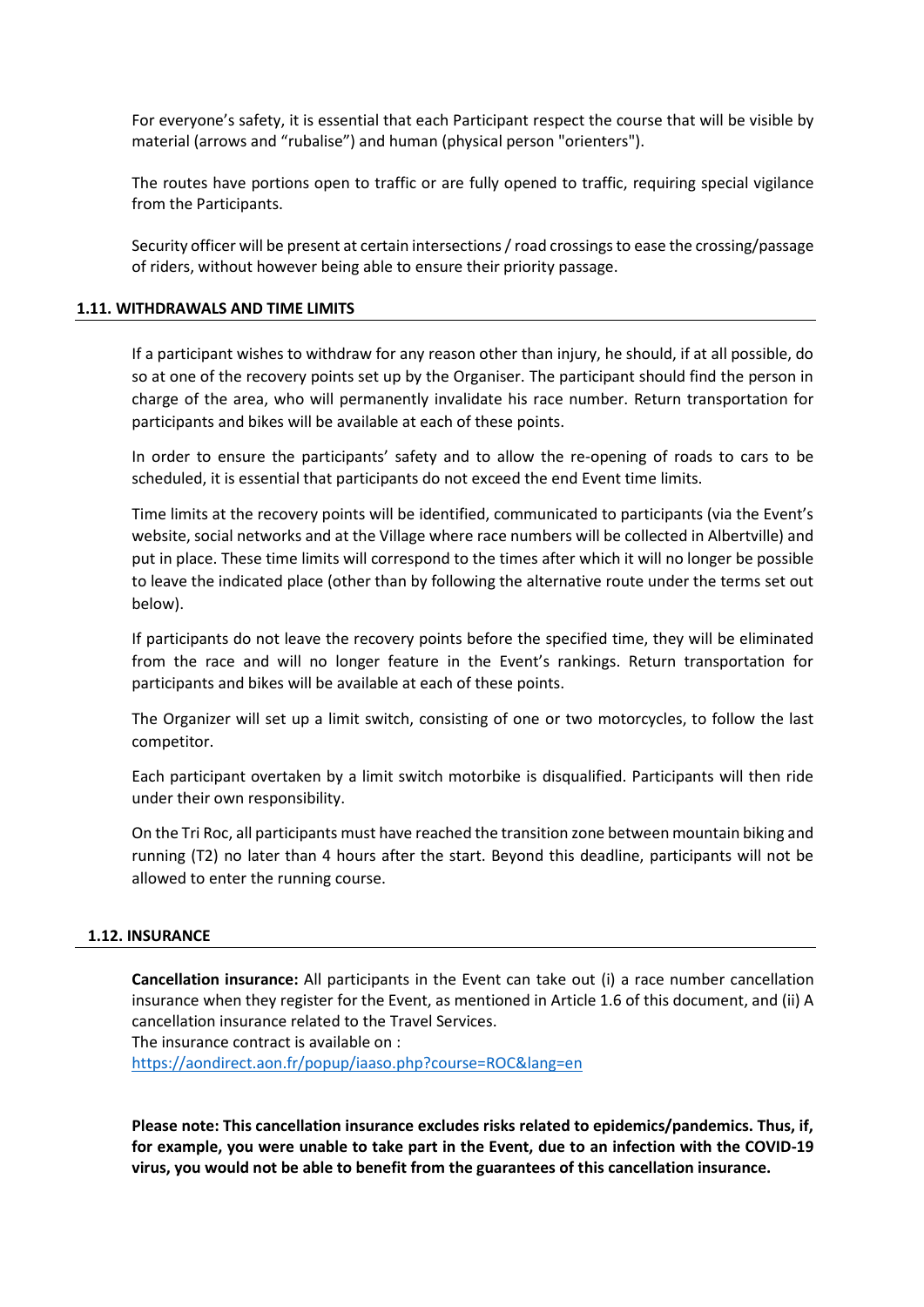**Civil liability insurance:** In accordance with current legislation, the Organiser has taken out insurance covering the financial consequences of its civil liability, that of its officials and that of all the participants in the Event. As for the civil liability of the participants themselves, the aforementioned insurance policy will only cover accidents caused by participants during the Event. This guarantee can apply in addition to or in lieu of other insurance policies that participants might take out. A copy of the insurance policy is available to all participants upon request.

Personal accident: All of the Event's participants, whether or not they have licences issued by a sports federation, may take out insurance when they register for the Event or, at the latest, when they collect their race numbers. This policy will pay out a sum in the event of physical injury (death or permanent disability) as a result of an accident which has occurred on the Event course. Compensation, according to the damages, will be paid if the insured person has an accident while participating in the Event.

**THIS INSURANCE IS OPTIONAL BUT IS HIGHLY RECOMMENDED.** It can be taken out in addition to or instead of any similar insurance cover and, in particular, any cover provided by a sports licence. The information notice and application form are available on the Event's website [\(Registration ->](http://www.schneiderelectricparismarathon.com/inscription/assurances)  [Insurance\)](http://www.schneiderelectricparismarathon.com/inscription/assurances) and on<https://aondirect.aon.fr/popup/iaaso.php?course=ROC&lang=en>

**Material damage:** The Organiser will not be held responsible for damage (theft, breakage, loss, etc.) to participants' personal belongings, even those left in its care. The participant, in their capacity as owner, expressly agrees that they remain responsible for their personal belongings throughout the Event. In particular, this refers to any damage to personal belongings while left in the left-luggage facilities which may be set up during the Event by the Organiser. participants may not, therefore, take action against the Organiser for any damage caused to their equipment. Taking out insurance against such risks is the responsibility of the participant.

## **1.13. USE OF IMAGES**

## **1.13.1. Participant's image:**

The Event may be recorded for public communication purposes, in any form (notably through photos, videos, etc.), on any existing or future media, in any format, for any communication to the public around the world, for any use including advertising and commercial use. As such, each participant expressly grants the Organiser, its assignees and beneficiaries (notably its commercial partners) permission to record and reproduce, on any media and using any means, and subsequently to reproduce and represent, without remuneration of any kind, their name, voice, image and, more generally, their sporting activity within the context of the Event (hereinafter their "Image"), for a duration which may not exceed ten (10) years following the date of the Event. The participant expressly authorises the Organiser to concede to Event partners sub-licences for the use of the Image for commercial and advertising purposes.

The participant gives his express and irrevocable permission for the Organiser, its delegates and its successors (notably its commercial partners) in order to meet the requirements of advertising, promotional and/or commercial campaigns, to 1) apply any modifications, additions or deletions that it sees fit when using the participant's image in any of the circumstances defined above, and 2) associate and/or combine the participant's image with signatures, catchphrases, slogans, captions, brands, distinctive signs, legal notices, visuals and, in general, any element of any kind chosen by the Organiser to illustrate the means of communication in which the images are used.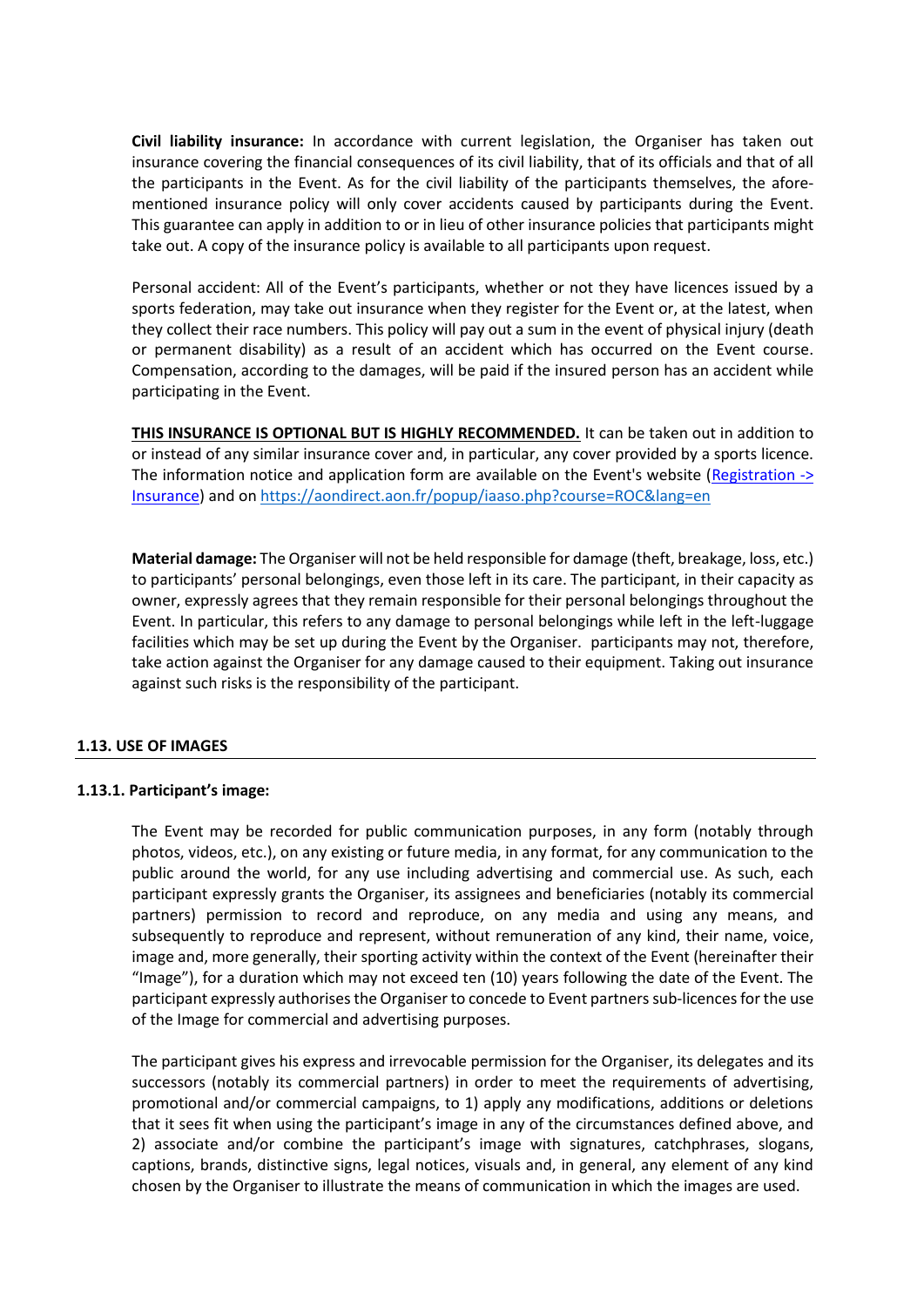The participant guarantees that they are not bound by an exclusive contract relating to the use of their Image.

The participants are informed and unconditionally agree that their participation in the Event involves the Organiser's official providers taking images of them. Images reproduced in photo and/or video format will be accessible on the *time to* site in the "My Account" area and for one year on the website of the Event under the heading "Results" and if applicable, on the website of A.S.O.'s photo or video service provider. In terms of the Event site, the participant agrees that they may be identified by any Internet user by their last name, first name and/or race number.

## **1.13.2. Event Images:**

Any communication of still and/or moving images of the Event recorded by the participant during their participation in the Event must be restricted to personal use and may not, under any circumstances, be used for advertising and/or commercial purposes outside the Event.

### **1.14. PERSONAL DATA**

Generally speaking, personal data communicated by the participants (hereinafter the **"Data"**) are destined for approved staff of the Organiser, which is the data controller of such Data.

For information on the Organiser's data protection policies, the Organiser asks you to refer to the A.S.O.'s General Terms of Sale. As a participant in the Event, the Organiser also requests that you carefully read the following provisions:

At the end of the Event, the information on your sporting performance (notably your result, your photos and videos) will be published on the Event site and if applicable, on the website of A.S.O.'s photo or video service provider. Your results, alongside your full name and region may be picked up by any media outlet.

If you wish to oppose this publication for legitimate reasons, you must communicate this decision to the Organiser a[t rocazur@aso.fr](mailto:rocazur@aso.fr) , prior to the Event and no later than thirty (30) days before the Event so that appropriate measures can be taken.

**Data retention period:** Data is kept for three years from the end of the Event. At the end of this period, A.S.O. will proceed with their temporary archiving for the duration of the applicable legal order for this type of service. Their access will then be limited in a legal or judicial framework.

### **Health data**

**The Organiser will not keep any health data, possibly requested by the Organiser, under the conditions set out in Article 1.3. of the Rules, in order to prove the participant's non-infection with the COVID-19 virus.**

### **1.15. AERIAL FILMING**

Participants are informed that: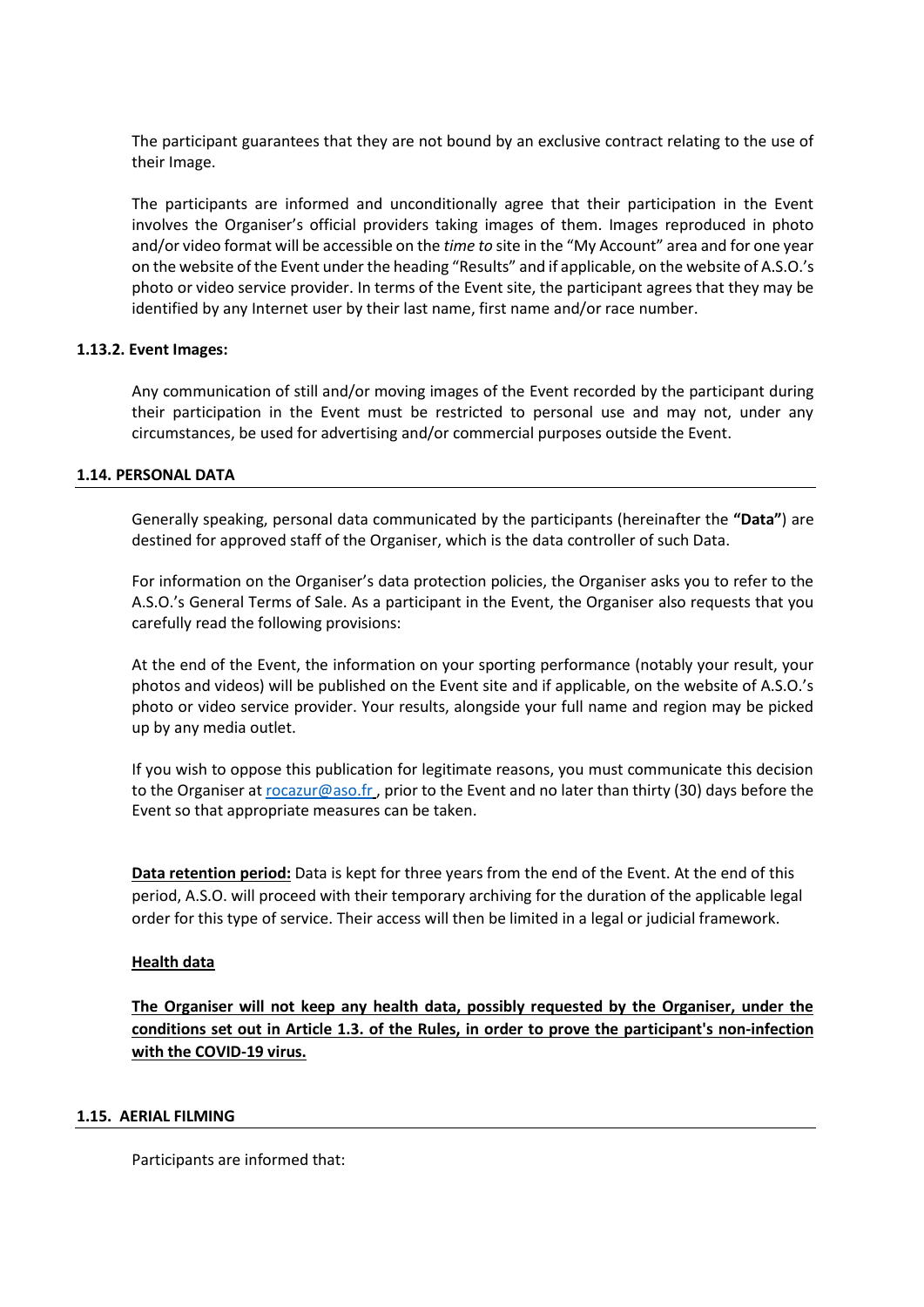- on the day of the Event, remote controlled drones may be used for the purposes of media coverage;
- participants may find themselves throughout all or part of the Event, within 30 metres of these drones;
- If need be, safety instructions will be communicated to them which they must respect.

### **1.16. RESPECT FOR THE ENVIRONMENT**

In order to respect the environment and the natural surroundings in which the event takes place, it is strictly forbidden to leave litter (paper, plastic wrappers) on the route. Bins, and where appropriate sorting bins, will be provided at all feeding zones. participants must make use of them when disposing of waste.

participants must hold onto their litter and wrappers and wait until they reach the places set up by the Organiser to dispose of them.

The Organiser reserves the right to award time penalties or exclude participants from the race who deliberately dispose of their waste elsewhere than in these specific areas.

### **1.17. RESPECTING STARTING AREAS**

Some starts will be given in waves. Each participant must be on the start line at the time indicated on their confirmation of registration.

Access to the starting lines of the events starting from the nature base François Léotard de Fréjus is made through grid portals where the number of bibs authorized to access the starting line will be announced.

As part of the Event "Roc d'Azur" category "Men and Men's Espoirs", only the distinctive jerseys of the International Champions (World, Europe) and national obtained in category "Men" (Elite, UCI) will be admitted on the 1st starting line.

The Organiser has authorised all staff involved in the organisation (volunteers, ASO employees, etc.) present at the start site to respect the starting areas attributed to each participant. Any participant refusing to enter into the starting area (or a faster area, upon decision of the Organiser) attributed to them may be issued with a time penalty or may be disqualified.

## **1.18. MANDATORY, FORBIDDEN, RECOMMANDED, ALLOWED EQUIPMENT ON THE ROUTE**

For safety reasons and the smooth running of the race, each participant is required to respect the following regulations regarding the material and equipment.

Each participant must be at the start of the event with the helmet on their head and the chinstrap attached, and keep them for the duration of the event.

If one piece of the mandatory equipment is missing at the start, the participant will not be able to start the race. In If one piece of the mandatory equipment is missing during the event, the participant may be out of the race or be awarded a time penalty.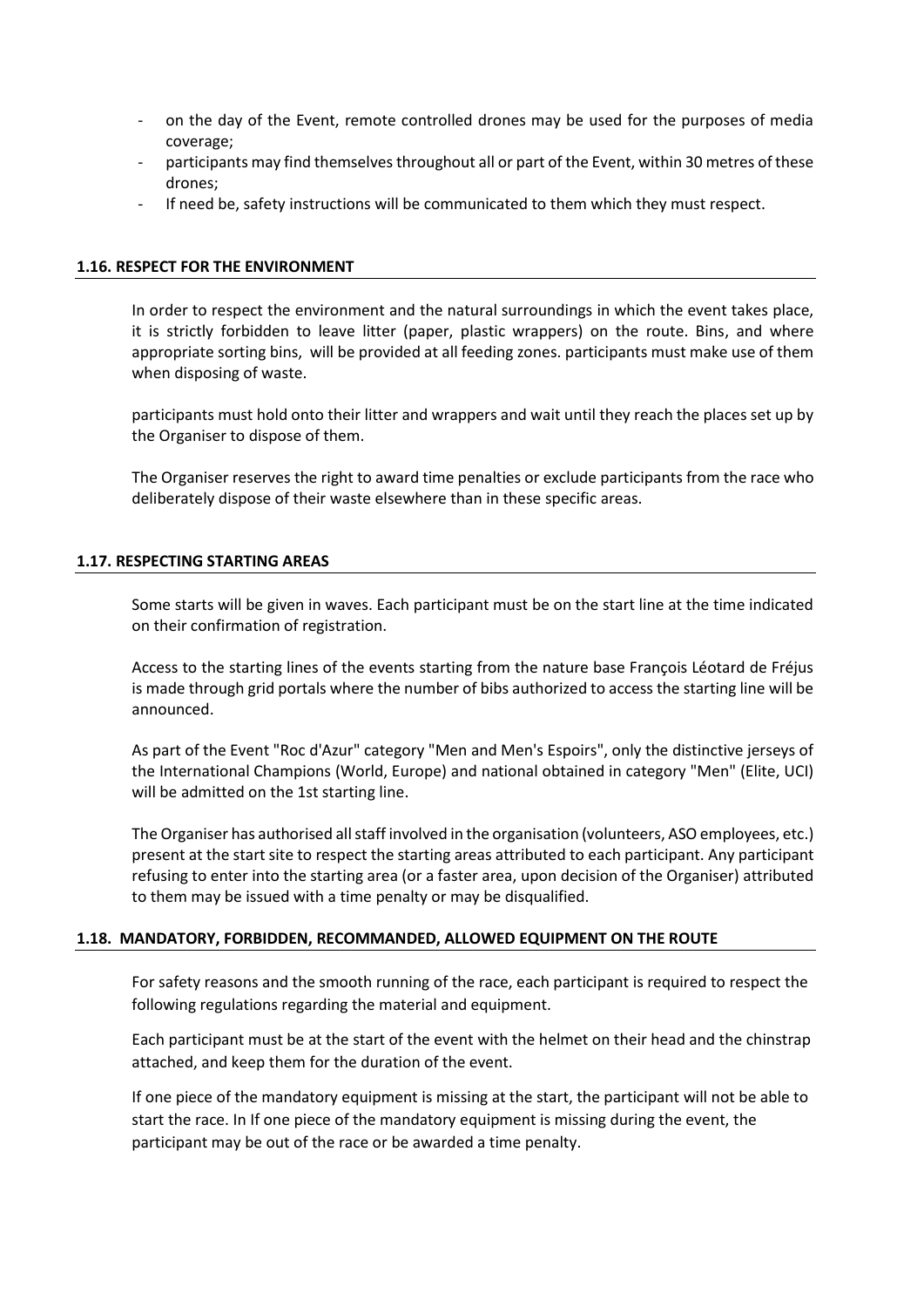In case of non-compliance with the mandatory equipment, the Organizer cannot be held responsible for the occurrence of any incidents and their consequences.

| <b>MATERIEL</b>                                              | <b>XC</b>        | <b>RANDONÉES</b>                    | <b>RANDO</b><br><b>ENDURO</b> | <b>ENDUROC</b>   | <b>GRAVEL</b>                                                                                                 | <b>TRAIL</b>     | <b>ROC RUELLES</b> | <b>TRI ROC</b>                            | <b>DRAISIENNE</b> |
|--------------------------------------------------------------|------------------|-------------------------------------|-------------------------------|------------------|---------------------------------------------------------------------------------------------------------------|------------------|--------------------|-------------------------------------------|-------------------|
| Rigid helmet approved                                        | <b>MANDATORY</b> | <b>MANDATORY</b>                    | <b>MANDATORY</b>              |                  | <b>MANDATORY</b>                                                                                              |                  | <b>MANDATORY</b>   | <b>MANDATORY</b>                          | <b>MANDATORY</b>  |
| <b>Full face helmet</b>                                      |                  |                                     | Recommended                   | <b>MANDATORY</b> |                                                                                                               |                  |                    |                                           |                   |
| Pair of long gloves                                          |                  | Recommended Recommended Recommended |                               | <b>MANDATORY</b> | Recommended                                                                                                   |                  |                    | <b>MANDATORY</b> Recommended              |                   |
| elbow pads                                                   |                  |                                     | Recommended Recommended       |                  |                                                                                                               |                  | Recommended        |                                           |                   |
| knee pads                                                    |                  |                                     | Recommended                   | <b>MANDATORY</b> |                                                                                                               |                  |                    |                                           |                   |
| Back protector or backpack with<br>integrated back protector |                  |                                     | Recommended                   | <b>MANDATORY</b> |                                                                                                               |                  |                    |                                           |                   |
| Tracksuit                                                    |                  |                                     |                               |                  |                                                                                                               |                  |                    | <b>MANDATORY</b><br>if water $< 14^\circ$ |                   |
| <b>Bathing cap</b>                                           |                  |                                     |                               |                  |                                                                                                               |                  |                    | <b>MANDATORY</b>                          |                   |
| Racing handlebars (MTB handlebars<br>prohibited)             |                  |                                     |                               |                  | <b>MANDATORY</b>                                                                                              |                  |                    |                                           |                   |
| Individual cup, water bottle or water<br>bag                 | <b>MANDATORY</b> | <b>MANDATORY</b>                    | <b>MANDATORY</b>              | <b>MANDATORY</b> | <b>MANDATORY</b>                                                                                              | <b>MANDATORY</b> | <b>MANDATORY</b>   | <b>MANDATORY</b>                          |                   |
| Blanket                                                      |                  |                                     |                               |                  | Recommended Recommended Recommended Recommended Recommended Recommended Recommended Recommended Recommended   |                  |                    |                                           |                   |
| Cellphone                                                    |                  |                                     |                               |                  | Recommended   Recommended   Recommended   Recommended   Recommended   Recommended   Recommended   Recommended |                  |                    |                                           |                   |

Mandatory material is listed in the table below:

Special provisions :

- Electrically assisted bikes are only accepted on events with the term "RANDO" in their name and on Enduroc Electric. The use of an electric bike in any event that does not meet these criteria will result in the disqualification of the competitor and their exclusion from the race. Electrically assisted bicycles that do not comply with the NF EN 15194 standard will not be admitted through the 2 essential elements:
	- o The triggering of the electric assistance is necessarily linked to pedaling
	- $\circ$  The power of the assistance must make it possible to reach a speed which does not exceed 25 km/h
- Tri Roc: Audio devices (portable music players, walkman, iPod) are also strictly prohibited during the course of the event.
- **Mavic Gravel Roc:** participants in the Mavic Gravel Roc must participate in this event with a Cyclo-Cross or Gravel type bike and with a road hanger. Mountain bikes are strictly prohibited. Anyone participating in this event with an ATV will be disqualified and immediately expelled from the event.

## **1.19. ANTI-DOPING TESTS**

The Event is a race organised under the authority of the FFC. As such, anti-doping controls may take place during the Event. participants in the Event undertake to strictly respect the ban on doping as well as the provisions concerning anti-doping tests, arising from the laws and regulations in force, in particular Articles L.230-1 et seq. of the French *"Code du Sport"* (Sports Code).

Any refusal to take part in an approved control or any positive control will be subject to disciplinary proceedings before the federation of which the participant is a licence holder, or before the *Agence Française de Lutte contre le Dopage*, if the participant is not a federation licence holder.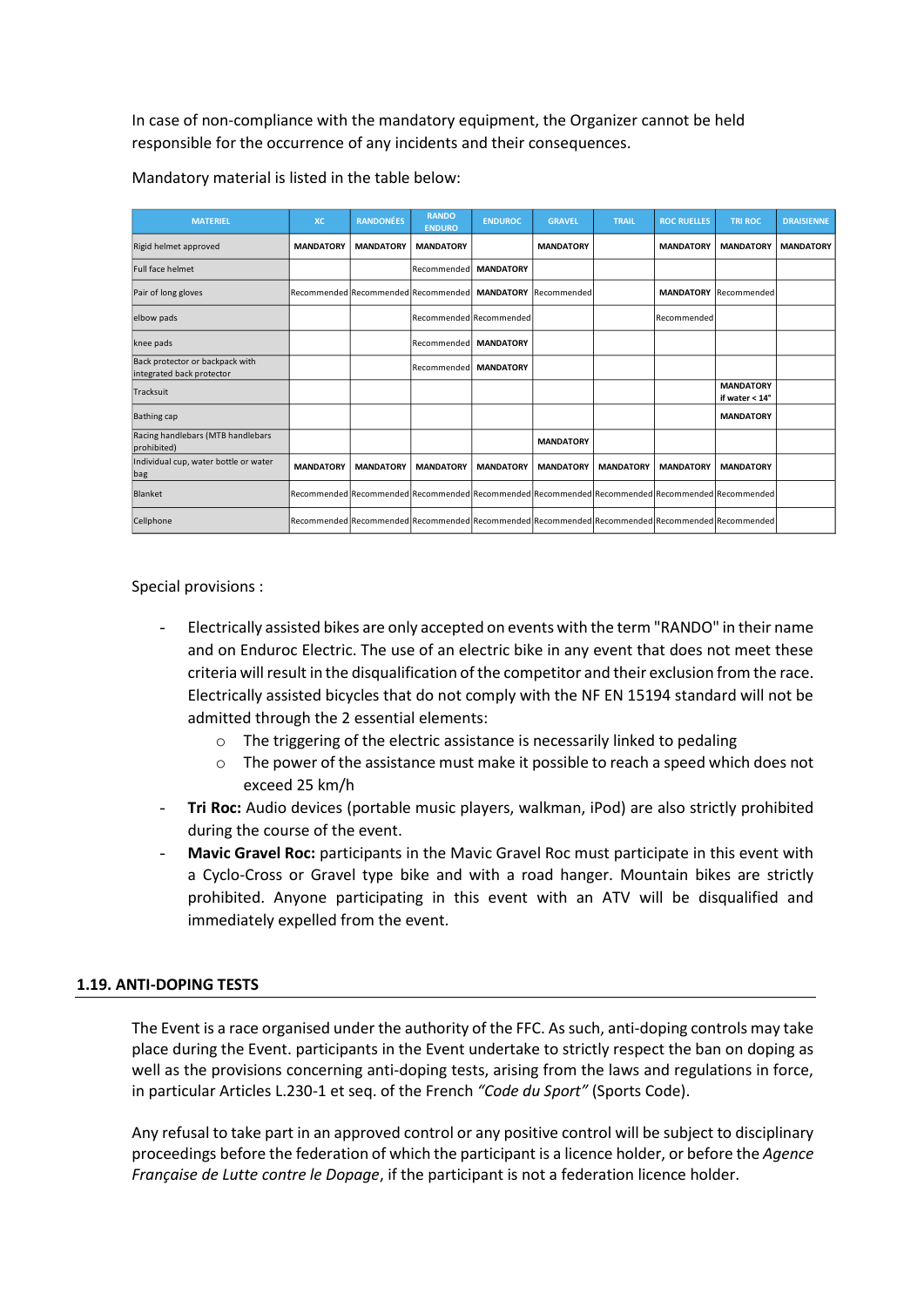## **1.20. MODIFICATION -POSTPONEMENT- CANCELLATION**

If the circumstances so require, the Organiser reserves the right to modify at any time the route, the position of feeding stations and timing points, to delay the event and/or times of the Event, to stop the Event once it is under way, to cancel the Event or to impose a back-up route.

## **1.20.1. Cancelation/ postponement of the Event due to COVID-19**

If the Event has to be cancelled and/or postponed by the Organiser, for any reason related to the COVID-19 health crisis, the Organiser will propose you the reimbursement of the sums paid for your registration to Event and, if applicable, for the purchased options.

# **1.20.2. Cancelation/postponement of the Event for any reason other than COVID-19**

If the Event has to be cancelled due to a reason beyond the Organiser's control, other than a reason related to the COVID-19 health crisis, the Organiser may propose offering compensation such as replacing the race by another Event organised by the Organiser, postponing the Event or reimbursing the cost of the race number, excluding all the participant's other expenses.

## **1.21** . **Non applicable**

# **1.22. KID ROC RUELLES / KID ROC DRAISIENNE / KID ROC FIVE / KID ROC : EVENEMENT RESERVE EXCLUSIVEMENT AUX ENFANTS**

Several events reserved exclusively for children, the Kid Roc Ruelles, Kid Roc Draisienne, Kid Roc Five and Kid Roc are organized by A.S.O. on the sidelines of the Event (hereinafter the Children event). Here is the information related to these tests:

- Kid Roc Ruelles de Fréjus: 800 m: open to Benjamins and Minimes (2008 to 2011) Resulting in classification - Taking place Place Formigé in Fréjus.
- Kid Roc Poussins: 2 km: open to Poussins (2014 to 2016) Resulting in classification Taking place at Base Nature in Fréjus.
- Kid Roc Pupilles: 4 km: open to Pupilles (2012 to 2013) Resulting in classification Taking place at Base Nature in Fréjus.
- Kid Roc Benjamins: 6 km: open to Benjamins (2010 to 2011) Resulting in classification -Taking place at Base Nature in Fréjus.
- Kid Roc Minimes: 8 km: open to Minimes (2008 to 2009) Resulting in classification Taking place at Base Nature in Fréjus.
- Kid Roc Draisienne: 100m: open to children born between 2018 to 2020 not giving rise to classification - Taking place at Base Nature in Fréjus.
- Kid Roc Five: 100m: open to children born in 2017 Not subject to classification Taking place at Base Nature in Fréjus.

Only the legal representatives of the child (hereinafter the Child) can register the Child for the Children event.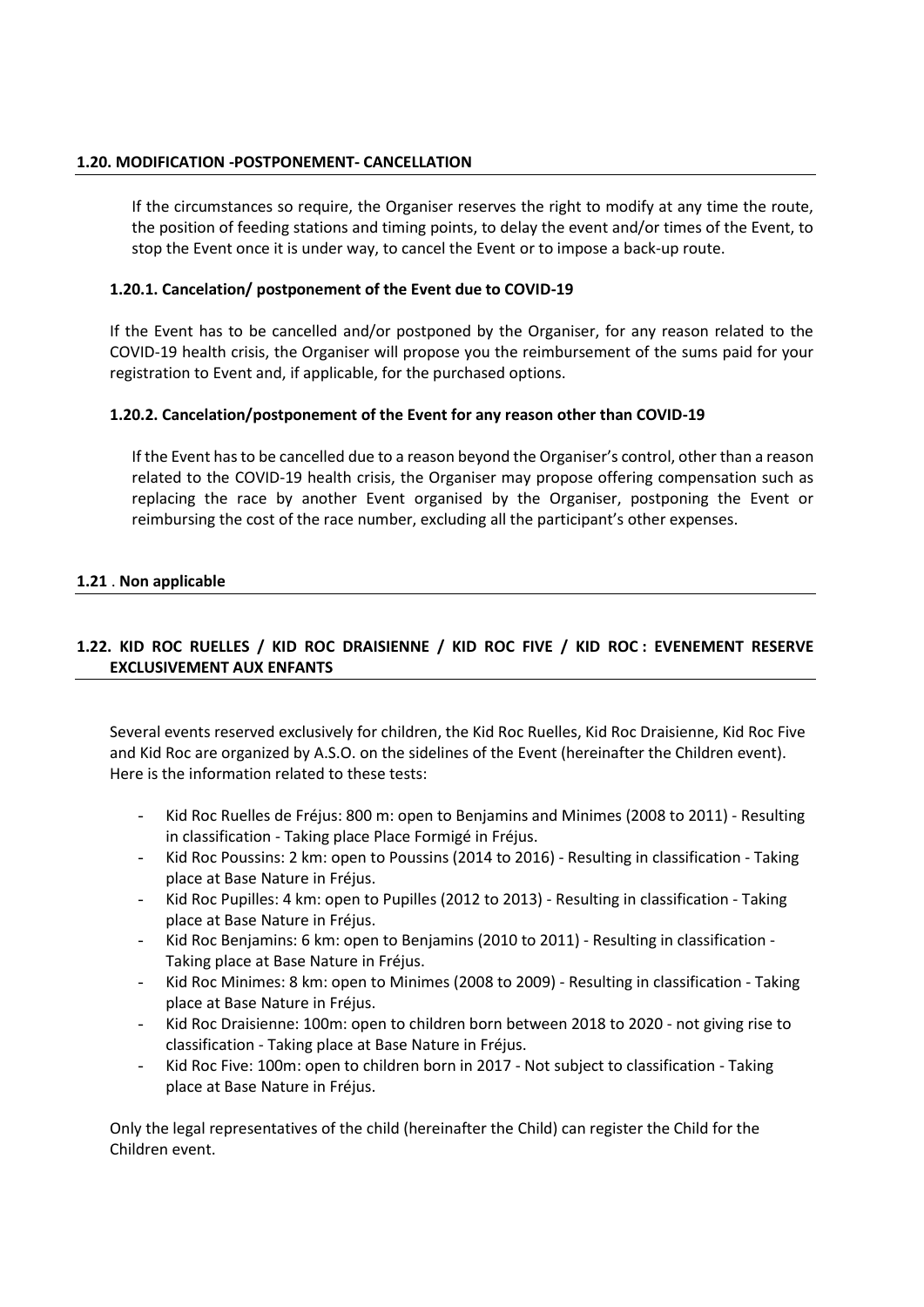By registering the Child for the Children event, you certify that your child is in good general health and declare that you are aware of the risks inherent in the practice of any physical activity. You also authorize any doctor to perform or have performed any medical and / or surgical intervention in the event of an emergency and / or to prescribe any treatment made necessary by the child's state of health in the event of an incident.

A medical certificate, in accordance with the provisions of article 1.2. shall be provided for the events : KID ROC and ROC CADETS

By registering the Child in the Children's event, you acknowledge that the provisions of Article 1.10. "ACCESS TO SITE AND SECURITY", Article 1.18. "MANDATORY MATERIAL, AUTHORIZED, RECOMMENDED AND PROHIBITED ON THE COURSE", of article 1.20. "MODIFICATION - REPORT - CANCELLATION" as well as the General Conditions of Sale (II) apply to you.

For the two aforementioned articles, it is understood that any reference to "Event" will be replaced by "Children event".

## 1.22.1. How to register for the Children's event

Registrations for the Children's event are made exclusively on *time to* (either through the website www.time-to.com, its mobile site or its application), from the  $16<sup>th</sup>$  February 2022 and on the village of the Event.

Any person who wishes to register their Child in the Event accepts to sign up as a member of *time to* beforehand. As a result, the legal representative must fill in a *time to* registration form and accept the *time to time to* Terms of Use and Confidentiality Policy unconditionally. The legal representative undertakes to fill in correct information relating to their identity and the Child's identity.

The prices are available on the Roc d´Azur website [\(www.rocazur.com](http://www.rocazur.com/) ).

The Organisation reserves the right to limit the number of race numbers available in the Event for safety reasons.

All registrations to an Event are personal, final and irrevocable, and refunds cannot be issued under any circumstances, unless it is specifically mentioned in the Rules.

Each registration gives rise to a race number. Race numbers cannot be transferred under any circumstances.

Anyone who transfers his race number to another person will be held responsible in the event that the latter is the victim of or causes an accident during the race.

The organisation declines all responsibility should such an accident occurs.

### **1.22.2.** Race number collection

Race numbers must be collected, upon presentation of the following:

- − proof of registration for the Children event,
- − Your ID or the ID of your Child.

The withdrawal of bibs is done exclusively in the dedicated area of the Event Village, on the following dates and times:

- Wednesday October 5, 2022: 12 am - 7 pm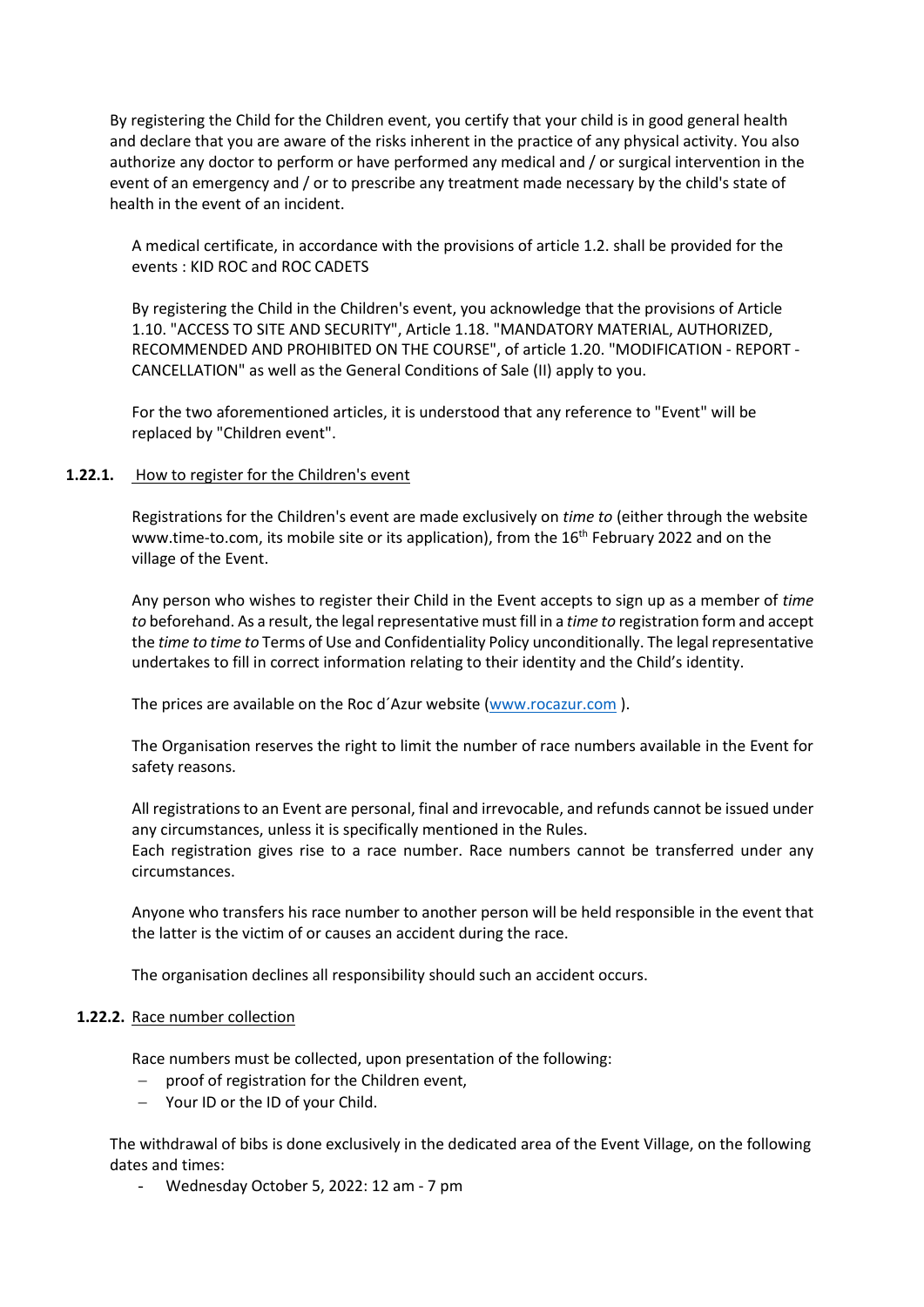- Thursday October 6, 2022: 9 am 7 pm
- Friday October 7, 2022: 9 am 7 pm
- Saturday October 8, 2022: 9 am 7pm
- Sunday 9 October 2022: **no withdrawal of bibs**

The allocation of race numbers is firm and definitive. Race numbers cannot be sent by post or sent on the day of the Event.

No bib will be sent by post.

### **1.22.3.** Images

I acknowledge that the Children event can be photographed or filmed.

1.22.3.1. During the registration of your Child on *time to*, if you have accepted the exploitation of the image of your Child on all supports by A.S.O. and its partners during 5 years as from the date of the Event:

The Event may be recorded for public communication purposes, in any form (notably through photos, videos, etc.), on any existing or future media, in any format, for any communication to the public around the world, for any use including advertising and commercial use. As such, the legal representative of the Child expressly grants the Organiser, its assignees and beneficiaries (notably its commercial partners) permission to record and reproduce, on any media and using any means, and subsequently to reproduce and represent, without remuneration of any kind, their Child's name, voice, image and, more generally, their sporting activity within the context of the Event (hereinafter their "Image"), for a duration which may not exceed ten (10) years following the date of the Event. The legal representative of the Child expressly authorises the Organiser to concede to Event partners sub-licences for the use of the Image for commercial and advertising purposes.

The legal representative gives their express and irrevocable permission for the Organiser, its delegates and its successors (notably its commercial partners) in order to meet the requirements of advertising, promotional and/or commercial campaigns, to 1) apply any modifications, additions or deletions that it sees fit when using the Child's image in any of the circumstances defined above, and 2) associate and/or combine the Child's image with signatures, catchphrases, slogans, captions, brands, distinctive signs, legal notices, visuals and, in general, any element of any kind chosen by the Organiser to illustrate the means of communication in which the images are used.

The legal representative of the Child guarantees that the Child is not bound by an exclusive contract relating to the use of their Image.

The legal representatives of the Child are informed and unconditionally agree that their Child's participation in the Event involves the Organiser's official providers taking images of them. Images reproduced in photo and/or video format can be visible on the *time* and if applicable, on the website of A.S.O.'s photo or video service provider.

If you wish to oppose this publication for legitimate reasons, you must communicate this decision to the Organiser a[t rocazur@aso.fr](mailto:rocazur@aso.fr) , prior to the Event and no later than thirty (30) days before the Event so that appropriate measures can be taken.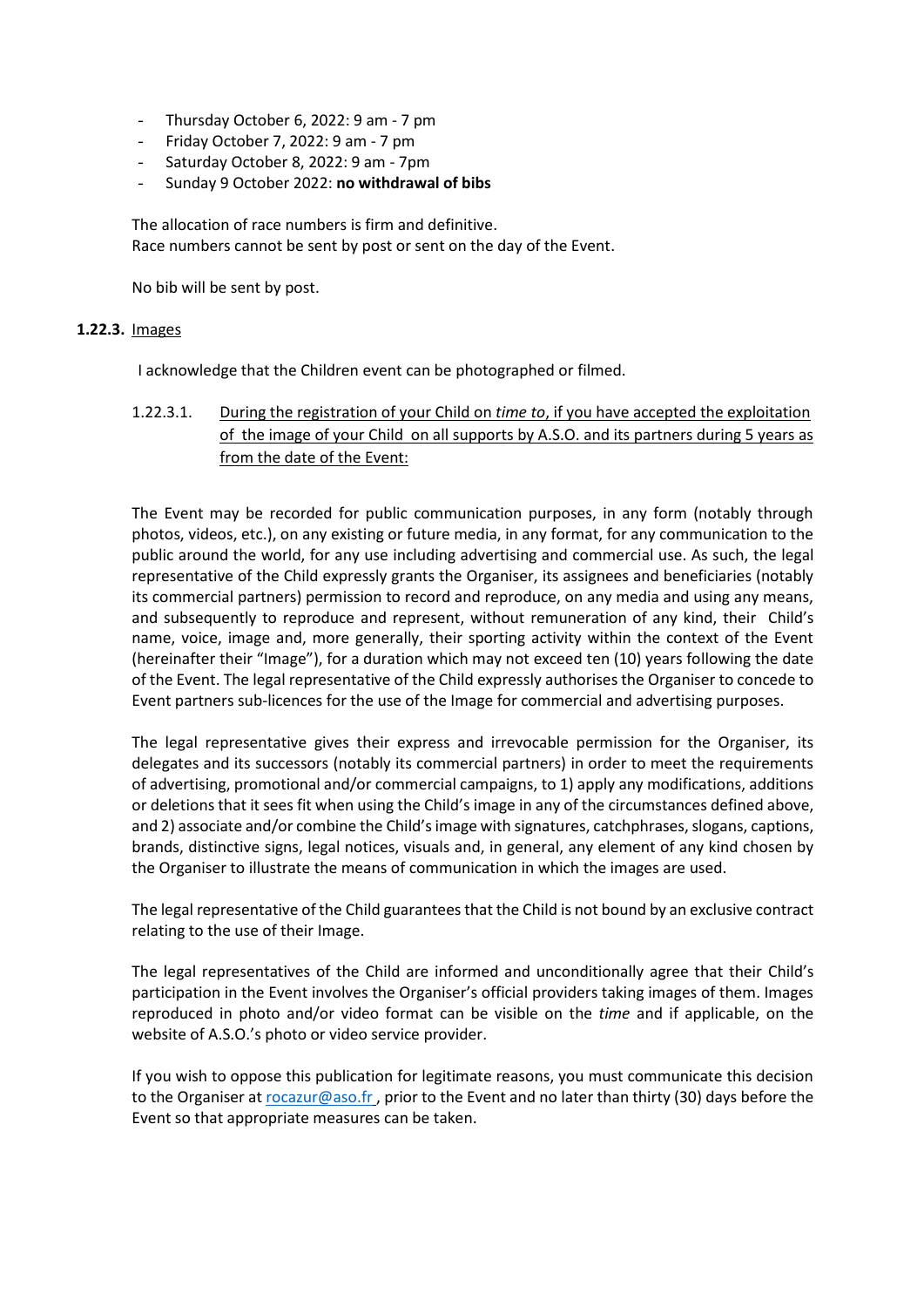Any communication of still and/or moving images of the Event recorded by the participant during their participation in the Event must be restricted to personal use and may not, under any circumstances, be used for advertising and/or commercial purposes outside the Event.

# 1.22.3.2. During the registration of your Child on *time to*, if you have not accepted the exploitation of the image of your Child on all supports by A.S.O. and its partners during 5 years as from the date of the Event:

The image of your Child will not be exploited and any use of images on which your Child may appear will be limited to the fact that they are not recognizable.

# **1.22.4.** Personal Data

Generally speaking, personal data communicated by the legal representative of the Child (hereinafter the **Data**) are destined for approved staff of the Organiser, who is the data controller of such Data.

To find out about the Organizer's data protection policy, please refer to A.S.O.'s and General Conditions of Sale (II).

**Data retention period:** Data is kept for three years from the end of the Event. At the end of this period, A.S.O. will proceed with their temporary archiving for the duration of the applicable legal order for this type of service. Their access will then be limited in a legal or judicial framework.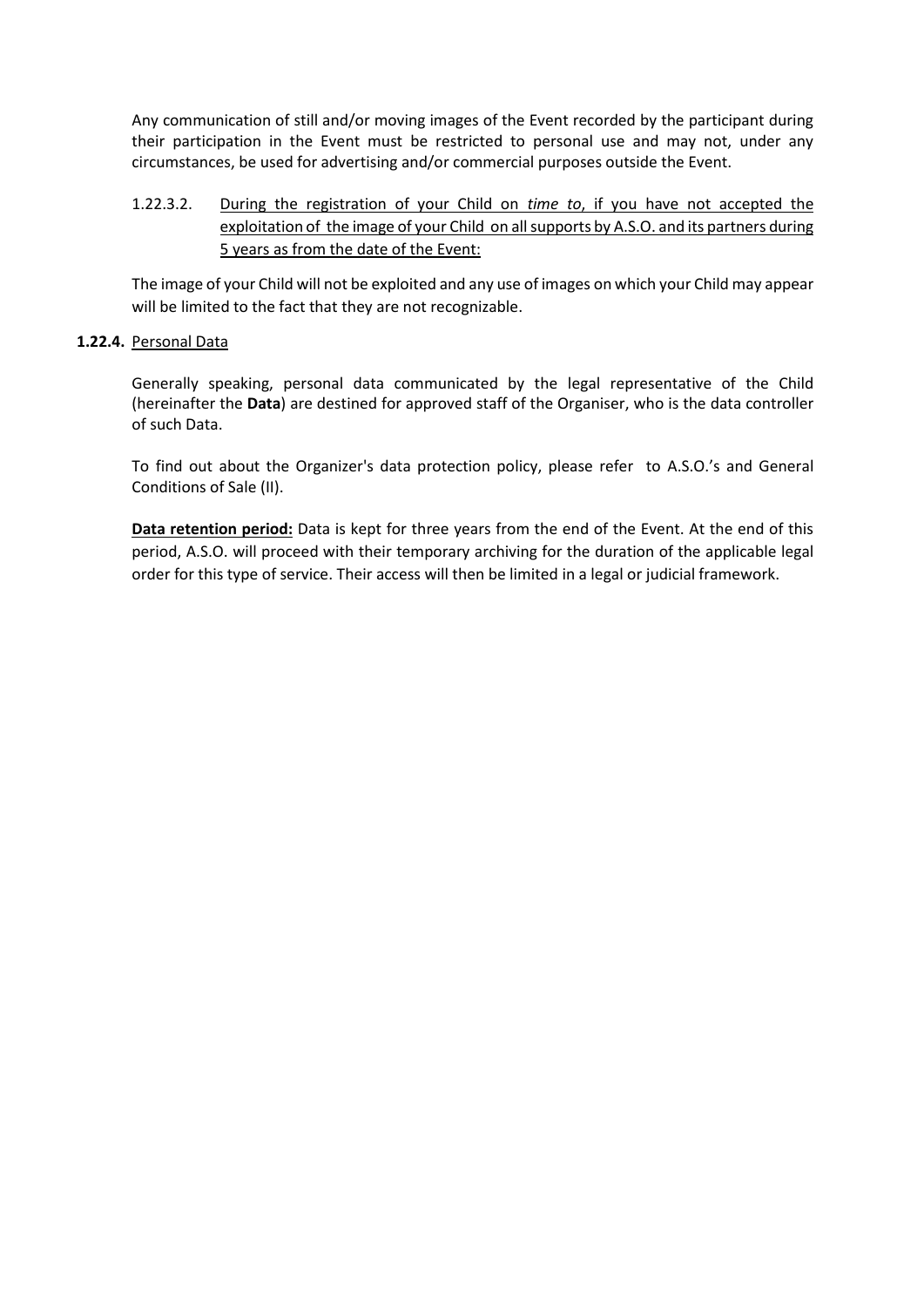## **2. A.S.O.'S GENERAL TERMS OF SALE**

If you have ordered a paid for or free Roc d'Azur product or service from the Organiser via *time to* (its website, mobile site or app), , then these General Terms of Sale are applicable to you and constitute the sales contract that binds you to the Organiser.

In addition, if you are participating in the Event as a rider, the Rules also apply to you.

### **2.1. FIELD OF APPLICATION**

These General Terms of Sale are not applicable to the goods and services that you have acquired, by any means whatsoever, from third parties, whether these third parties be appointed or licensed by the Organiser or not. The products and services covered by these General Terms of Sale are only those provided directly by the Organiser and ordered via *time to*. It is therefore expressly reminded that the Travel Services do not enter in the scope of the present A.S.O.'s General Terms of Sale.

### **2.2. PRICES**

Offers of products and services are valid as long as they are visible on the www.timeto.com site. The prices displayed exclude postage and packaging costs and any other specific services that you may have signed up for.

The price of the race numbers are given in the Rules. The Organiser reserves the right to organise special offers outside the price brackets, establishing special rates for a given period.

The prices of products and services is given in euros, including all taxes, at the rate applicable on the day of the order. The prices do not include postage costs, gift wrapping, any special offers and personal reductions ("promotional codes") given before the final approval of the order.

The prices consider French VAT applicable on the day of the order and any changes in the legal VAT rate will automatically be reflected in the product prices displayed on *time to*. However, prices cannot be modified once the user's order has been placed.

Orders destined for countries outside the European Union are not subject to French VAT. The prices displayed on *time to* for these orders, therefore, do not include tax. However, customs duties or other local taxes or import duties or State taxes may be payable. These duties and sums are not the responsibility of the Organiser and are payable by you. They are your entire responsibility, both in terms of making the declarations as well as any payments to the relevant authorities and/or bodies in the country of delivery. The Organiser recommends you contact the customs services for more information.

### **2.3. AVAILABILITY**

The availability of products and services is usually guaranteed. In the event that, after your order has been place, a product or service becomes totally or partially unavailable, the Organiser will inform you as soon as possible of this lack of availability and will give you the possibility either to have another product or service delivered which is of equivalent quality and price, or be refunded the price of the service ordered within thirty (30) days following the request for a refund.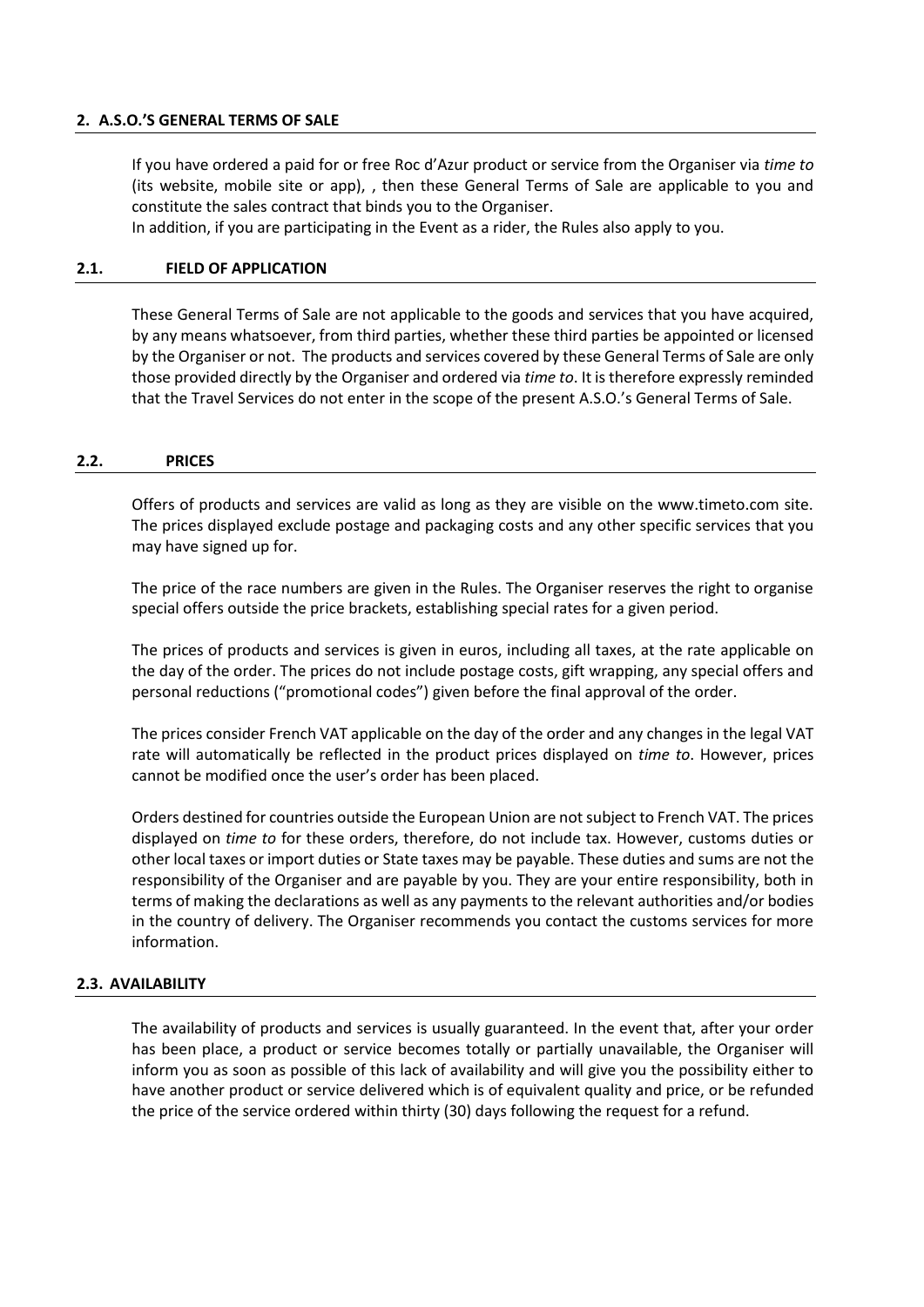## **2.4.CONDITIONS FOR PLACING AN ORDER**

It is possible to place an order exclusively on *time to*:

- on line on the site [www.timeto.com](http://www.timeto.com/)
- On line via the *time to* app.

No order sent by email or by post will be processed by the Organiser.

When you place your order on *time to*, you must create a *time to* account and, as such, you must accept the *time to* Terms of Use and Confidentiality Policy.

You can confirm your order after having selected the products to be added to your basket. Before confirming the order, you should check the contents of your basket (reference numbers and quantity of products and services) before confirming and accepting these General Terms of Sale and the Rules.

**The Organiser will confirm receipt of your order by sending you an order confirmation email including an order summary and your payment receipt.** 

### **2.5. PAYMENT METHODS**

Other than in exceptional circumstances, only on-line payments by bank card using the *time to* registration form are authorised.

Online payments to *time to* are made via a secure payment platform, which has specific control measures in order to guarantee the security of purchases made on *time to* and to combat fraud.

The details of your bank card you provide when you place your order will never be communicated unencrypted on the internet network: they are encrypted using an SSL security protocol.

## **2.6. SENDING AND DELIVERY OF PRODUCTS AND SERVICES**

With the exception of Event race numbers which must be collected in line with the terms defined in these Rules, products and services offered may be delivered according to price conditions given at the time of your order.

## **2.7. RIGHT TO CANCEL**

## 2.7.1. Purchase of leisure services or personalised products

The term 'leisure services' refers to purchasing race numbers, catering tickets, etc. You have no right to cancel the purchase of leisure services which must be provided on a date or according to a specific time period, in line with legal provisions set out in Article L.121-20-4 of the French Consumer Code as follows:

*"The provisions of Articles L. 121-18, L. 121-19, L. 121-20 and L. 121-20-1 are not applicable to contracts whose subject is:*

*[…]*

*2. The provision of accommodation, transport, catering or leisure services which must be provided on a given date or time period.* 

*The provisions of Articles L.121-18 and L.121-19 are however, applicable to contracts concluded electronically when they refer to the provision of services mentioned in 2."*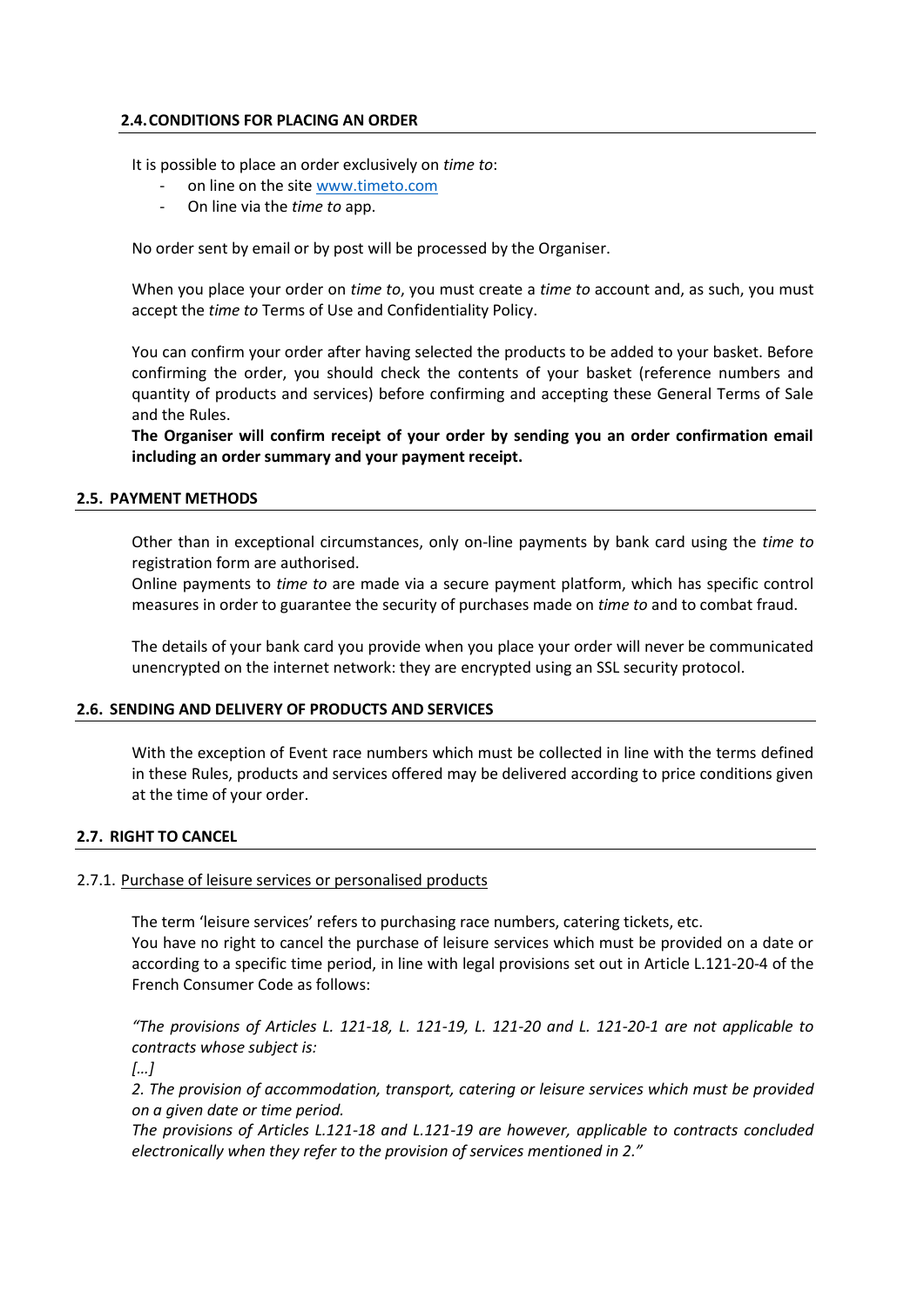The same holds for personalised products such as printed T-shirts, engraved medals or personalised prints, under application of the provisions of Article L.221-28 of the French Consumer Code.

## 2.7.2. Purchase of non-personalised merchandising products and other articles

In line with the legal provisions in force, you have, for non-personalised merchandising, a period of thirty (30) days from receiving or collecting the merchandising product sold by the Organiser to cancel your order. You may exercise the right to cancel without having to justify your reasons nor having to pay any penalty and request the Organiser to refund the product ordered. This right does not apply to personalised items or articles produced on demand (such as personalised printed Tshirts, engraved medals, photo or video packs).

You can exercise your right to cancel by contacting the customer services department of A.S.O. at [rocazur@aso.fr](mailto:rocazur@aso.fr) which will inform you of the procedures to follow. You can also send a request by post to Customer Services at A.S.O.'s address.

Your request to cancel must reach A.S.O. no later than fourteen (14) days after collection or receipt of the order. You then have a further fourteen (14) days to send back the product(s) concerned by the return to the following address:

Amaury Sport Organisation (A.S.O.) Customer Services – EGP, 40-42 Quai du Point du Jour 92100 Boulogne-Billancourt FRANCE

**Sample form to exercise your right of withdrawal**

*(Please complete and return this form only if you wish to withdraw from the contract.)*

To the attention of Amaury Sport Organisation

| Postal address: | Amaury Sport Organisation - Roc d'Azur   |
|-----------------|------------------------------------------|
|                 | Service Clients - Droit de rétractation, |
|                 | 40 quai du point du Jour,                |
|                 | 92100 Boulogne-Billancourt               |
|                 | France                                   |

Email address [: rocazur@aso.fr](mailto:rocazur@aso.fr) 

I hereby notify you of my withdrawal from the contract for the sale of the goods  $(*)$  / for the provision of services (\*) as follows : \_\_\_\_\_\_\_\_\_\_\_\_\_\_\_\_\_\_\_\_\_\_\_\_\_\_\_\_\_\_\_\_\_\_\_\_\_\_\_\_\_\_\_\_\_\_\_\_\_\_\_

\_\_\_\_\_\_\_\_\_\_\_\_\_\_\_\_\_\_\_\_\_\_\_\_\_\_\_\_\_\_\_\_\_\_\_\_\_\_\_\_\_\_\_\_\_\_\_\_\_\_\_\_\_\_\_\_\_\_\_\_\_\_\_\_\_\_\_\_\_\_\_\_\_\_\_\_\_\_\_

Ordered on the (\*)/received on the (\*) : \_\_\_\_\_\_\_\_\_\_\_\_\_\_\_\_\_\_\_\_\_\_\_\_\_\_\_\_\_\_\_\_\_\_\_\_\_\_\_\_\_\_\_\_\_\_\_

Customer name :

Customer postal address :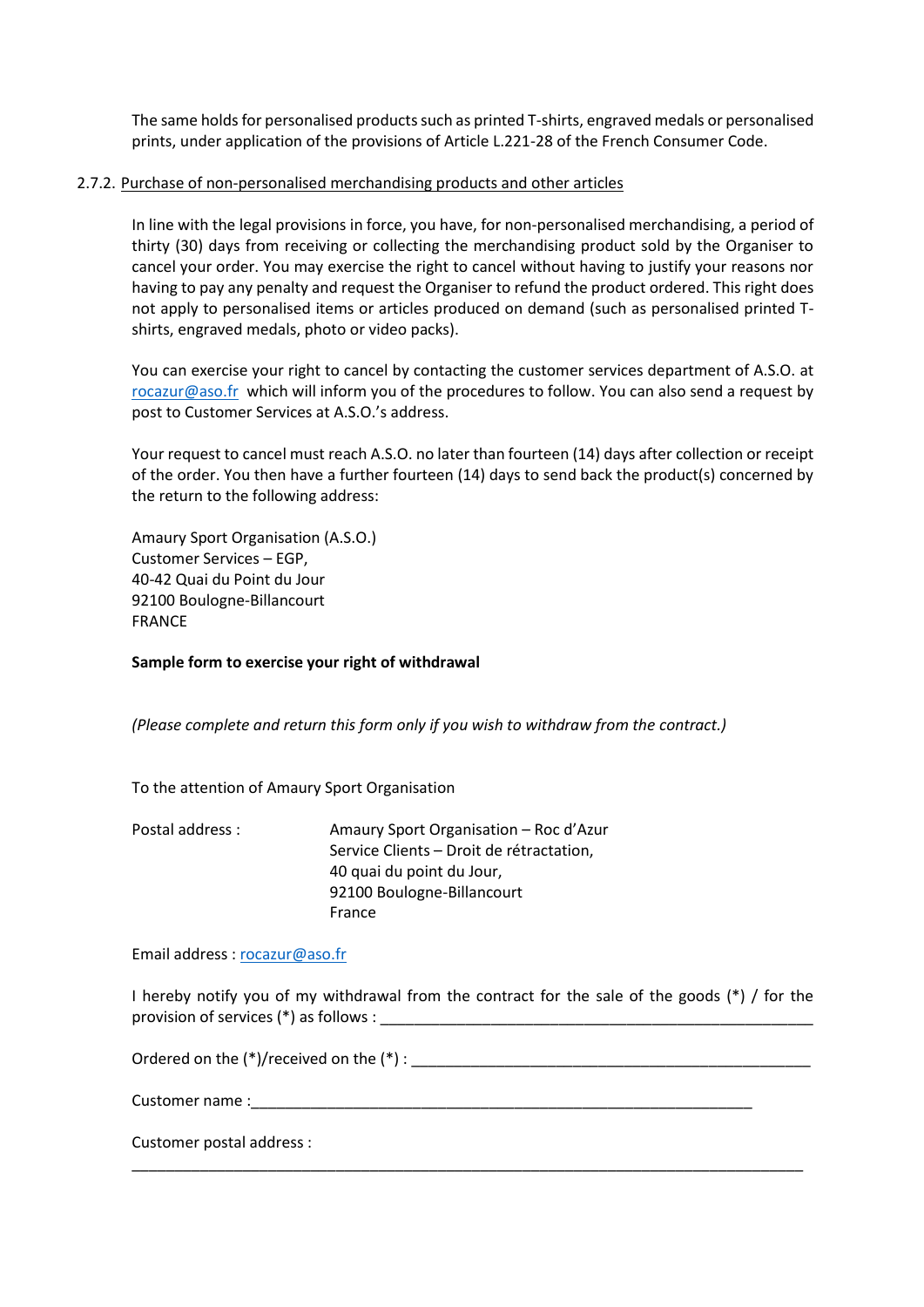Customer signature :

Date :

(\*) Delete as appropriate

## **Refund in the event of cancellation**

In the event that you exercise your right to cancel and obtain a refund within the time periods mentioned above, only the price of the product(s) bought and postage costs will be refunded. The price of returning the goods is at your own cost. The products must be returned intact, in perfect resale condition and in their original packaging. Articles which are returned incomplete, damaged, or soiled by the user/consumer will not be accepted or refunded. You must include a copy of your receipt with your return.

If you exercise your right to cancel, the Organiser will proceed to refund the amounts paid (including delivery costs) no later than fourteen (14) days after the date on which A.S.O. is informed of the decision by the user/consumer to cancel. The date of refund may be delayed until the products are returned or until you have provided proof of the products being sent, the date of the first of these being the date used.

The refund will be made using the same payment method that was used for the order.

The Organiser is not bound to refund additional costs if you specifically chose a delivery method which is more expensive than the standard delivery on offer.

In the event of abnormal or abusive returns, the Organiser reserves the right to refuse any later orders.

In terms of products and services bought from third parties through the Organiser, you should refer to the General Terms of Sale of the third party. The Organiser cannot be held liable in this regard.

## **2.8. PRODUCT CONFORMITY AND LEGAL GUARANTEE**

For products that you have bought from the Organiser and via *time to*, the Organiser is liable for defects in the conformity of the product, covered by the contract, under the terms of Article L.221- 4 and following of the French Consumer Code and any hidden defects of the item sold under the terms set out in Articles 1641 and following of the French Civil Code. In terms of the warranty against hidden defects, you may decide to implement this warranty in the sense of Article 1641 of the French Civil Code.

Please note: For products bought from third parties, such as the photo pack, you must contact the seller in question to exercise your rights. The Organiser cannot act as a substitute for the vendor.

## **2.9. RESPONSABILITY - FORCE MAJEURE**

The Organiser agrees to describe the services and products offered on the *time to* site as accurately as possible. However, the Organiser's may not be held liable in the event that it is unable to implement its obligations due to an unpredictable and insurmountable event act by a third party to the contract or in the event of force majeure as defined by Article 1218 of the French Civil Code and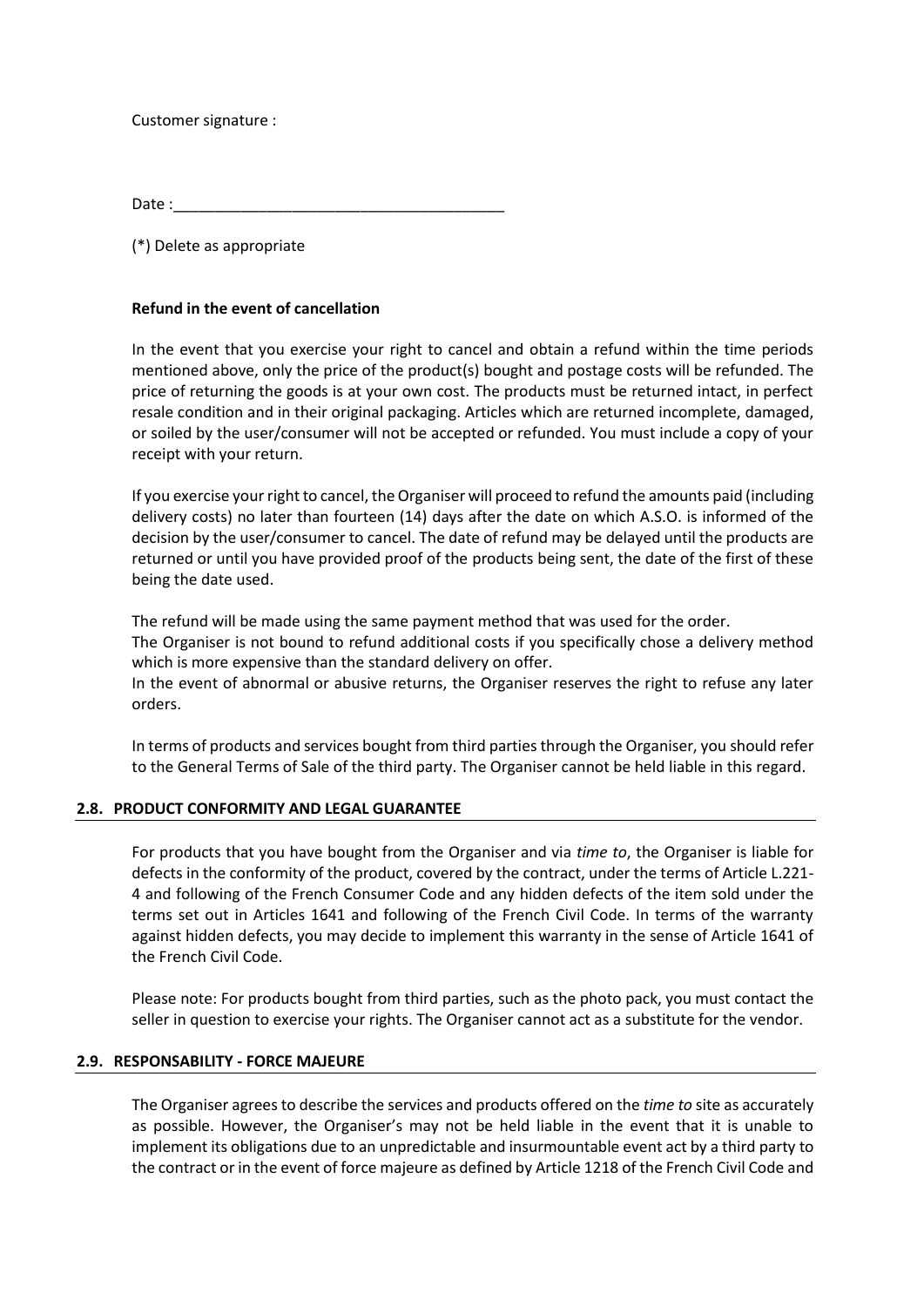by French jurisprudence. Similarly, the Organiser may not be held liable for any inconvenience or damage inherent in the use of the internet, particularly due to a lack of service, external intrusion or the presence of computer viruses.

## **2.10. PERSONAL DATA**

By ordering a product or services relating to the Event from the Organiser, you will be required to provide certain information, particularly during your registration for the Event, in addition to the information you have communicated to *time to*. Some of this information may enable you to be identified, directly or indirectly, and may be considered as personal data in the sense of the applicable data protection regulation.

Generally speaking, personal data which are communicated are destined for the Organiser's approved staff, who are responsible for processing this information, and for any sub-contractors.

The Organiser collects this information for specific purposes, in line with the applicable legal provisions and with your consent, notably for the purposes of:

- Enabling the creation, management and access to your account;
- Providing the information and services requested and, notably, to enable you to register for Events proposed on *time to*, and to enable the sale of products and services on *time to*;
- Enabling the processing, monitoring and management of your registration for Events;
- Proposing personalised services regarding the information provided on your profile, and particularly advice and training programmes;
- Facilitating debt collection and combating fraud;
- Enabling the management, modification and improvement of the Organiser's products and services;
- Sending emails or publishing messages in order to provide you with useful information such as confirmation of your order, updates, newsletters on the Organiser's activities.
- Sending emails or text messages to provide you with information, announcements, or updates relating to the Event for which you have registered.
- Collecting information, particularly through surveys, polls, or questionnaires that the Organiser sends you.
- Ensuring compliance with applicable legal and regulatory provisions, notably in terms of medical contra-indications against participation by a participant in the Event;
- Sending emails or text messages to inform you of other events that might be of interest, in light of the information provided on your profile;
- Enabling the management, modification and improvement of the Organiser's services;
- Sending emails or text messages to communicate special offers, adverts or other commercial communications from partners of our Event.
- Enabling participants to communicate amongst themselves.
- - Ensure the health security of participants by simply consulting a document attesting to the participant's non-infection with COVID-19.For any other purposes specified when your data are collected.
- Organising lotteries and competitions and allowing you to register and take part in them.
- Informing you of your results, sending you your certificates;
- For any other purposes specified when your data are collected.

## **Data sharing**

The Organiser may share your data with third parties.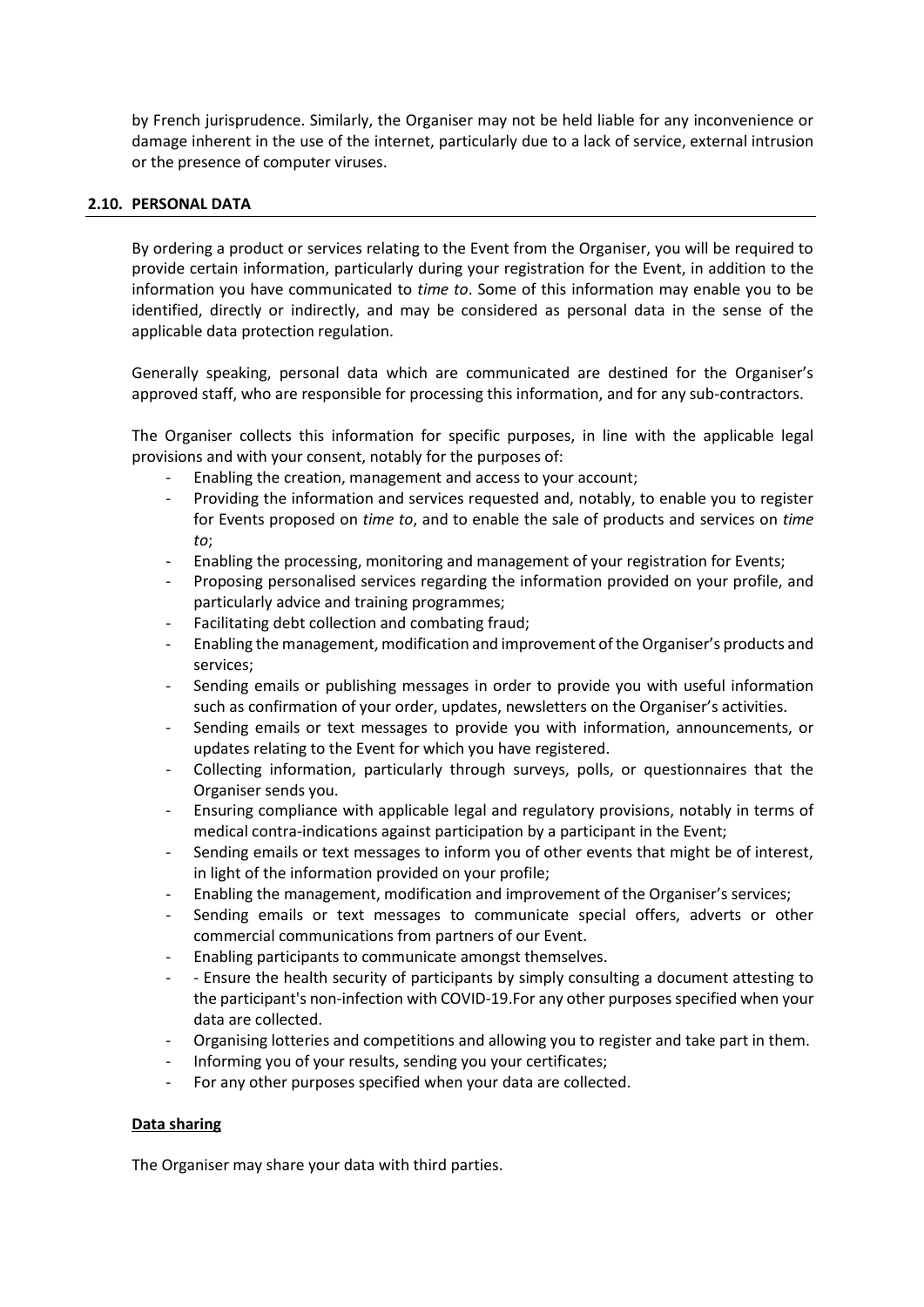The Organiser may divulge data to its subsidiaries and affiliates, and in this case, their use is subject to the present terms.

If you have ordered products or services from our partners through the Organiser, the Organiser may share your data with these partners in order to meet your request. These third parties may send you communications, correspondence and emails.

If you have agreed, when ordering a product or service relating to the Event, to receive communications from Event Partners, they may send you communications, correspondence and emails.

Finally, the Organiser may share data that you have provided to us with our suppliers, service providers, sub-contractors or agents responsible for certain tasks on the Organiser's behalf. For example, these providers may include the timekeeper, the race number manufacturer, and the company responsible for medical assistance. These partners have agreed to maintain the confidentiality, security and integrity of the Data.

The Data are hosted outside the European Union, in the United States.

You may receive telephone calls and/or letters, emails or text messages regarding special offers from commercial partners of the Organiser, to whom the Data may be communicated and sold for commercial purposes, on the condition that you have checked the box to this effect when you order on *time to*. In any case, participants may oppose this in your "My Account" area or according to the terms set out below.

Pursuant to the Law of 6 January 1978 on Data Protection and Freedom of Information, you have the right to query, access, rectify and oppose for legitimate reasons all the Data which concerns you as well as the right to oppose commercial marketing from the Organiser and/or its commercial partners. You also have the right to create specific or general directives about the retention, removal and communication of your Data after your death.

You can exercise all these rights by filling the form available on : [https://www.timeto.com/en-](https://www.timeto.com/en-GB/gestion-des-demandes)[GB/gestion-des-demandes](https://www.timeto.com/en-GB/gestion-des-demandes) or by sending an email to [: dpoaso@aso.fr,](mailto:dpoaso@aso.fr) or by post, accompanied by a copy of the signed identity document, addressed to:

Amaury Sport Organisation (A.S.O) DPO – Roc d'Azur 40-42 Quai du Point du Jour 92100 Boulogne-Billancourt FRANCE

Your requests will be taken be considered as soon as possible. You may be asked to prove your identity.

Commercial communications – the right of opposition

If you are concerned by telephone marketing, you may also oppose the use of your telephone number by registering for free on the website [www.bloctel.fr.](http://www.bloctel.fr/)

If you are concerned about email prospection, you can also change or unsubscribe from newsletters by going directly to your "My Account" area on the site <https://www.timeto.com/> and clicking on the link "My Newsletters".

If you are concerned by SMS marketing you can also unsubscribe by (i) sending "STOP SMS" to 36007 or (ii) going directly to your "My Account" area and by clicking on "My Newsletters".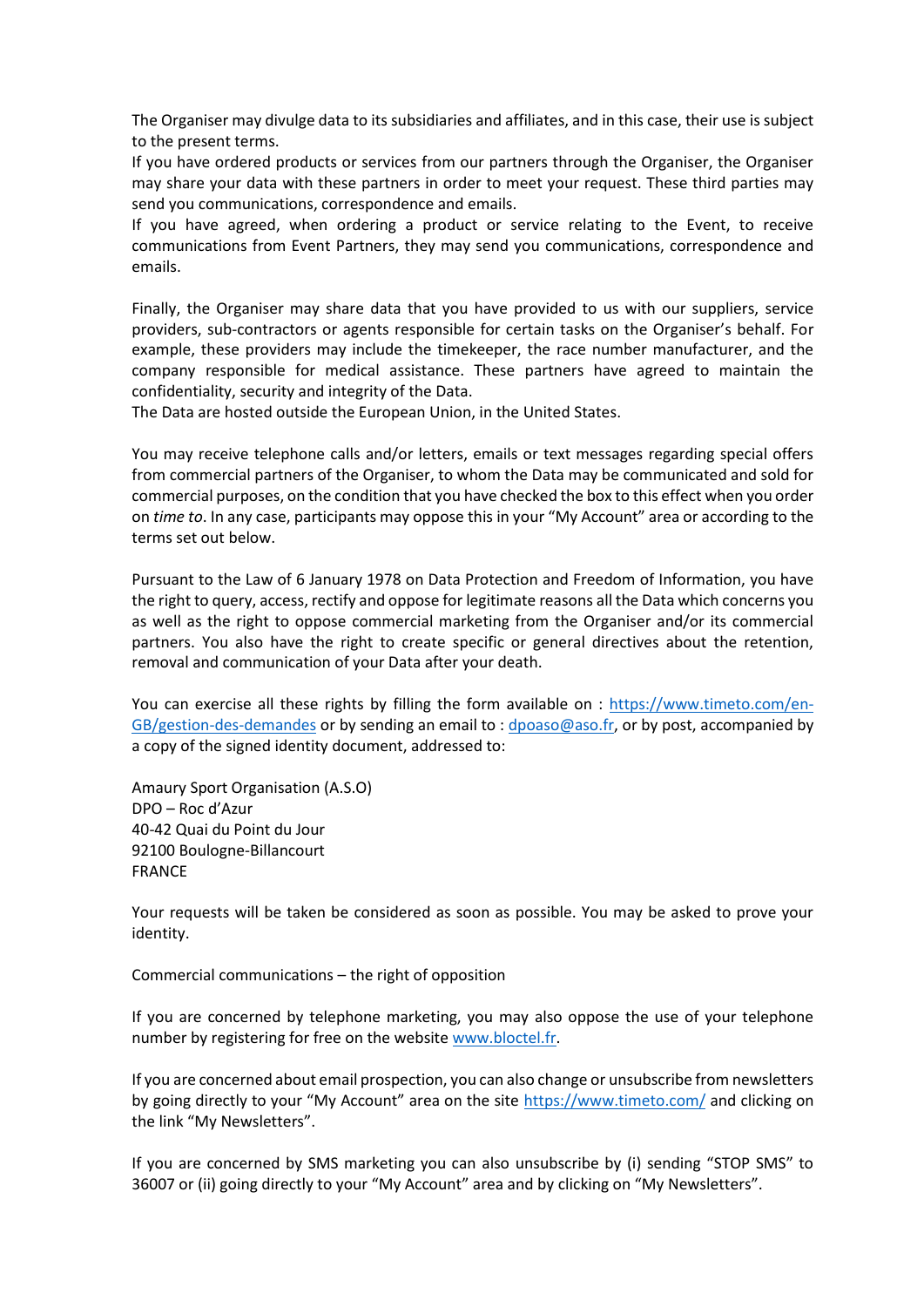## **ORGANISER'S CONTACT DETAILS – LEGAL INFORMATION**

The Organiser and publisher of the site [http://www.rocazur.com](http://www.rocazur.com/) is Amaury Sport Organisation (A.S.O.), a French *Société Anonyme* with a share capital of €61,200,240, registered at the RCS de Nanterre under number 383 160 348, and whose headquarters are located in Boulogne-Billancourt (92100) France, 40-42 Quai du Point du Jour, represented by its Managing Director, Yann le Moënner.

Director of the publication: Yann Le Moënner

Tel. no.: + 33 (0) 1 41 33 14 00

The website [http://www.rocazur.com](http://www.rocazur.com/) is hosted by Worldline, whose headquarters are located in Bezons (95870), River Ouest, 80 Quai Voltaire.

The website <https://www.timeto.com/sports/mountainbiking/roc-dazur> is hosted by ACTIVE Network, LLC, whose headquarters are located In 717 North Harwood Street, Suite 2500, Dallas, TX 75201, United States.

Tel. no.: +33 (0) 1 34 34 95 95

**Data retention period:** Data is kept for three years from the end of the Event. At the end of this period, A.S.O. will proceed with temporary archiving for the longest period of legal prescription applicable for this type of service. Their access will then be strictly limited to use in a legal or judicial framework.

### **2.11. DISPUTES, MEDIATION AND APPLICABLE LAW**

Any other claim occurring as a result of the Event, must be made in writing, in French or in English, mentioning the last name of the participant, his first name and his race number, must be sent to the Organiser's headquarters by email to the following address: [rocazur@aso.fr](mailto:rocazur@aso.fr) or by post to the following address:

Amaury Sport Organisation (A.S.O.) Roc d'Azur 40-42 Quai du Point du Jour 92100 Boulogne-Billancourt FRANCE

You may also contact the consumer affairs mediator. The consumer affairs mediator chosen by The Organiser is the Centre de Médiation et d'Arbitrage de Paris (CMAP – Service Médiation de la Consommation, 39 Avenue Franklin D. Roosevelt – 75008 Paris, France). You may also contact the competent Public Consumer Affairs Ombudsman, where one exists.

To contact a Consumer Affairs Ombudsman, the participant should first send a registered letter with proof of receipt to the Organiser at the address given above.

If the participant does not receive a response or is not satisfied with the response from A.S.O. within two (2) months, they may, before turning to a competent court and within one year of first notifying the Organiser, use the free consumer disputes mediation service for the Event by contacting the